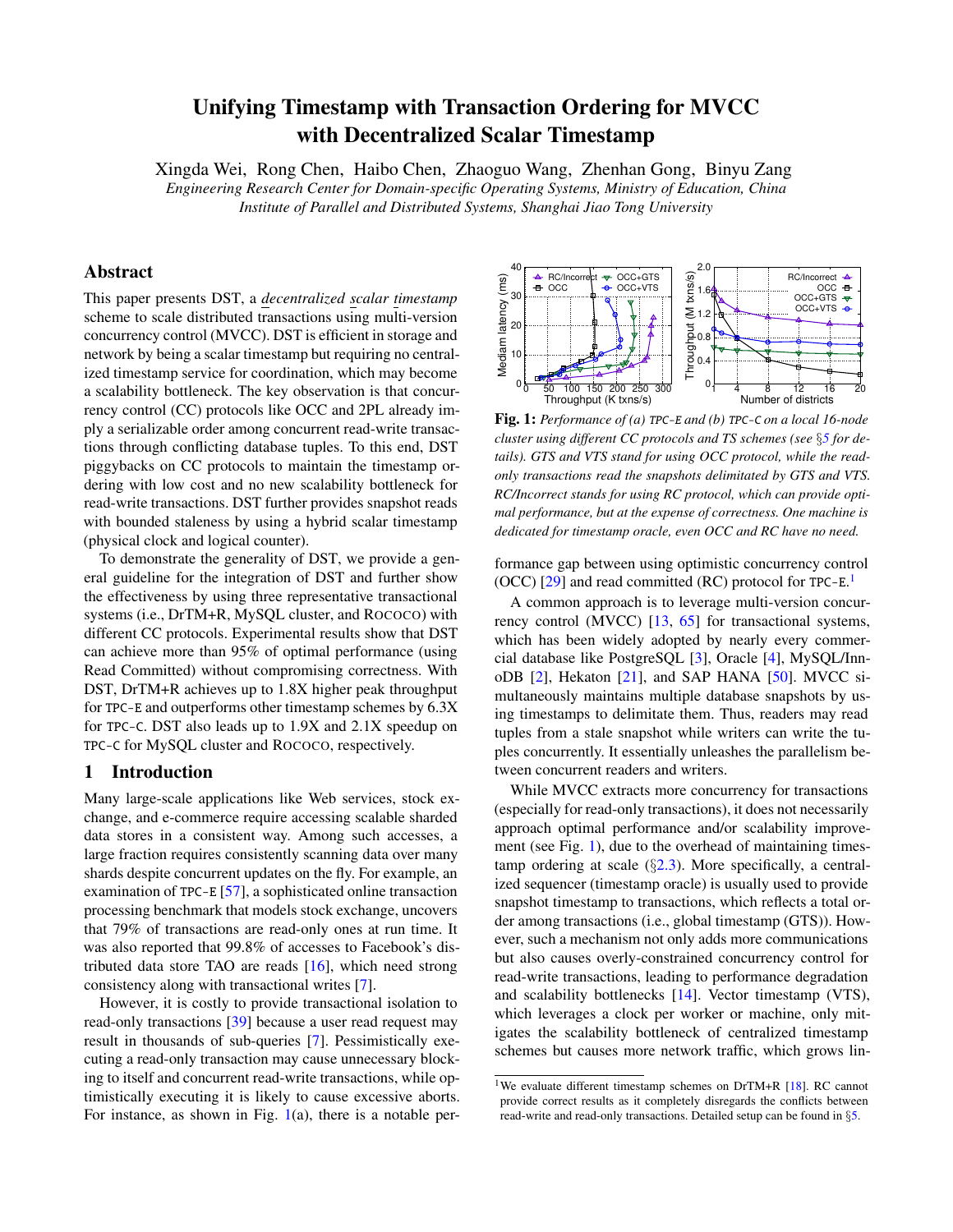early with the increase of workers or machines in the system. Although recent work ameliorates the performance of centralized and/or vectorized timestamp schemes (e.g., batching requests [\[46,](#page-14-2) [27\]](#page-13-6), timestamp compression [\[70\]](#page-15-2), and dedicated fetch thread [\[70\]](#page-15-2)), the fundamental performance and scalability bottlenecks remain.

In this paper, we propose a new timestamp scheme, namely, *decentralized scalar timestamp* (DST), which enables MVCC without a centralized sequencer or vector timestamps. DST is motivated by a key observation: *transaction ordering provided by existing CC protocols already implies serializable ordering among transactions, which can be reused to maintain timestamp ordering in a lightweight and scalable way.* This is because any pair of conflicting transactions must have conflicting accesses to a particular tuple. Thus, the *later* transaction should see the timestamp of the *former* transaction from the conflicting tuple and have a *larger* timestamp.

DST piggybacks on CC protocols to derive a scalable timestamp, in contrast to providing a separate timestamp scheme. Specifically, DST starts with a scalar timestamp for each transaction from a local clock and dynamically refines the tentative timestamp through transaction execution with the largest one from tuples in the read/write set. Upon commit, a transaction will also install the refined timestamp to the read/write set so that any transactions serialized after this transaction will have a larger timestamp.

One key challenge is how to derive a *consistent* yet *fresh* snapshot. DST leverages a decentralized design for read-only transactions, which introduces a *hybrid* scalar timestamp to provide snapshot reads with *bounded staleness*. Specifically, the read-only transaction can read fresh tuples whose timestamp is within two times the maximum physical clock drift under loosely synchronized clocks.<sup>2</sup> The fresh and consistent snapshot is obtained by attempting to read tuples using the latest hybrid timestamp while detecting and reordering any concurrent conflicting read-write transactions. In the hybrid timestamp, the physical part (a loosely synchronized clock) ensures the read-only transaction can read a fresh snapshot, and the logical part (a monotonically increasing counter) avoids possible overflow of the physical part.

To demonstrate the effectiveness and generality of DST, we have implemented DST on three representative transactional systems with different CC protocols, namely DrTM+R [\[18\]](#page-13-5) (OCC), MySQL cluster [\[1\]](#page-12-4) (2PL), and ROCOCO [\[43\]](#page-14-3). We also implemented two centralized timestamp schemes (GTS and VTS) on DrTM+R by following the state-of-the-art [\[46,](#page-14-2) [70\]](#page-15-2). The experimental results on three clusters show that DST can achieve more than 95% of optimal performance (using RC protocol) without compromising correctness. With DST, DrTM+R achieves up to 1.8X and 6.1X performance improvements for TPC-E and TPC-C. A comparison with other timestamp schemes shows DST is up to 1.7X and 6.3X faster than best of them for TPC-E and TPC-C, respectively. Further, DST also leads up to 1.9X and 2.1X speedup on TPC-C for MySQL cluster and ROCOCO.

DST shares some similarities with decentralized timestamps proposed in prior work [\[68,](#page-15-3) [37\]](#page-14-4), which optimize a specific CC protocol for multi-core databases. For instance, TicToc [\[68\]](#page-15-3) uses a data-driven timestamp scheme to reduce transaction aborts for OCC. Differently, DST is a general timestamp scheme for various CC protocols  $(\S4.2)$  and can piggyback on each one efficiently in a distributed setting.

In summary, the contributions of this paper are:

- A *decentralized scalar* timestamp scheme called DST for MVCC that enables efficient read-only transactions with little impact on read-write transactions  $(\S3.1 \text{ and } \S3.2)$  $(\S3.1 \text{ and } \S3.2)$  $(\S3.1 \text{ and } \S3.2)$  $(\S3.1 \text{ and } \S3.2)$ , as well as an intuitive proof of correctness  $(\S3.3)$  $(\S3.3)$ .
- A *consistent* yet *fresh* snapshot-read approach based on a hybrid timestamp that provides bounded staleness  $(\S3.4)$  $(\S3.4)$ .
- To demonstrate the generality, DST is integrated into three representative transactional systems with different CC protocols, including OCC, 2PL, and ROCOCO (§[4\)](#page-7-1).
- A set of evaluations on three clusters with both microbenchmarks and applications (e.g., TPC-E, TPC-C, and SmallBank) confirms the performance gains of DST  $(\S$ [5\)](#page-8-0).

The source code of three transactional systems with DST, including all benchmarks and experimental results, are available at <https://github.com/SJTU-IPADS/dst>.

# 2 Background and Motivation

### 2.1 Target Systems

DST is designed for general distributed transactions over database data partitioned to multiple storage nodes. The client's transaction request is handled by a coordinator, which interacts with storage nodes for executing the transaction. During the transaction's execution, the coordinator may send read/write requests to read/write data from the storage nodes; or send transactional requests (e.g., lock or unlock) according to the database's concurrency control protocol. It batches requests (e.g., write and unlock) to avoid extra network roundtrip.

Our goal is to support serializable read-only transaction that never aborts, and does not interfere with read-write transaction. Further, it is desirable to execute reads in the readonly transaction in one-roundtrip, i.e., the coordinator can retrieve a consistent view of the data from the storage nodes in one request.

#### 2.2 MVCC and Timestamps

A common approach to support serializable read-only transaction without interfering with read-write transaction is through multi-version concurrency control (MVCC). There are two major design considerations for an efficient MVCC system compared with single-version mechanisms [\[65\]](#page-15-1). The first is *how to cheaply allocate a globally-ordered version*

 $2$ The clock drift (aka clock skew) can be obtained using a network time protocol like the precision time protocol (PTP), which only affects the freshness of reads in DST rather than correctness.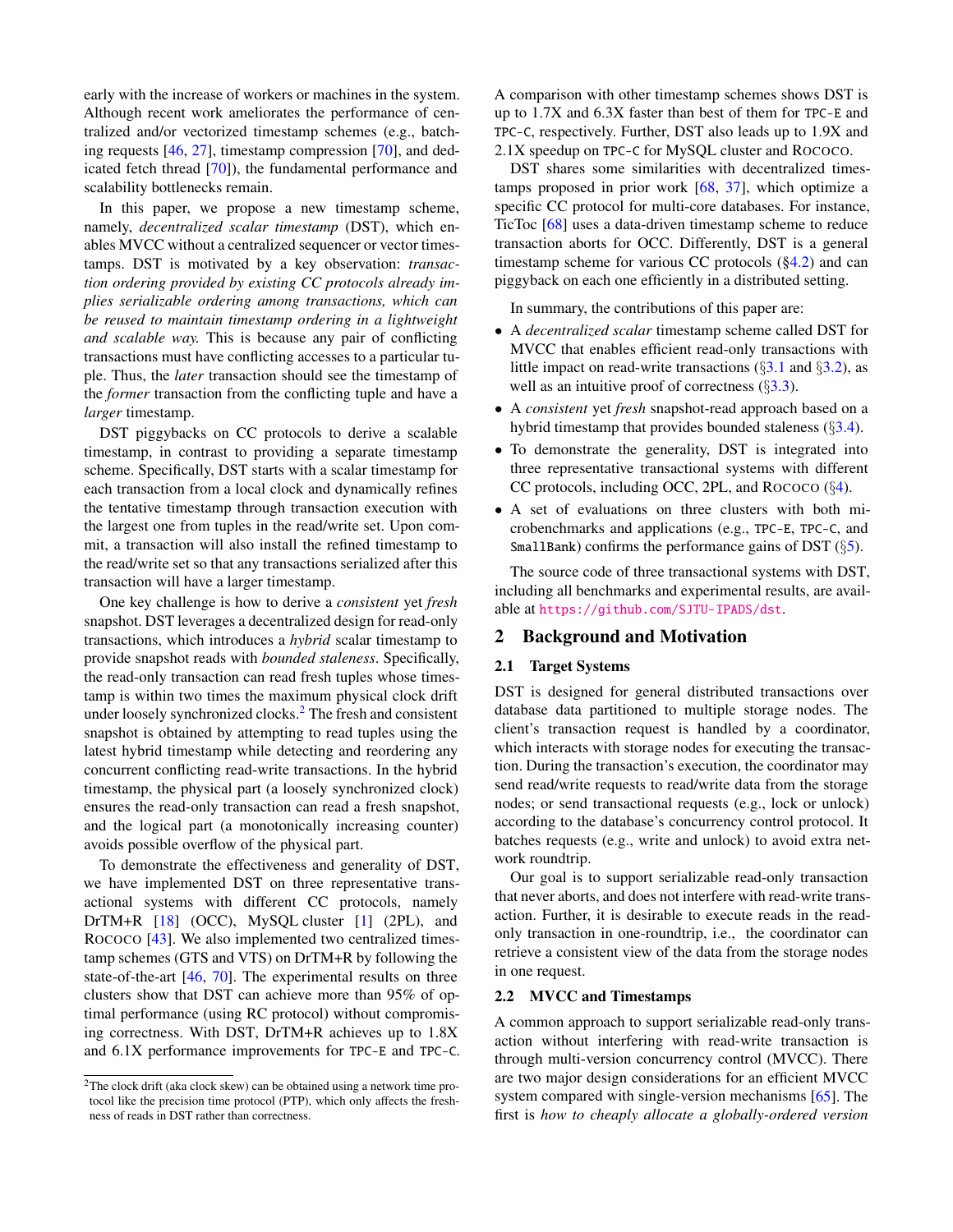<span id="page-2-0"></span>**2PL with global timestamp (GTS)**

*At Oracle*: ✁ *timestamp server* + GlobalTS ✁ *monotonic global timestamp* + StableGTS ✁ *snapshot global timestamp*  + Queue ✁ *pending global timestamp* **INSTALL**(gts): +1 *add* gts *to* Queue **STABILIZE**( ): ✁ *run asynchronously* +1 **for each** gts **in** Queue **do** +2 **if** gts *is ready* **then** +3 *dequeue* gts *and* gts → StableGTS *At Workeri*: ✁ *i denotes the worker number* **WRITE**(tx, id, data) 1 *acquire* lock 2 *add* (id, data) to tx.wset **READ**(tx, id) 1 *acquire* lock *and get latest* data 2 *add* (id, data) to tx.rset 3 **return** (data) **COMMIT**(tx) +1 tx.TS ← Oracle.GlobalTS ✁ *network round trip* 2 **for each** w **in** tx.wset **do** :3 update (w.data, tx.TS) and release lock 3 **for each** r **in** tx.rset **do** 4 *release* lock +5 Oracle.**INSTALL**(tx.TS) ✁ *network round trip* **ROTX**(tx) ✁ *snapshot read* +1 tx.TS ← Oracle.StableGTS +2 **for each** r **in** tx.rset **do** +3 *get* (r.data) up to tx.TS



*for updating tuples transactionally*. Deciding the version installed with tuples should have minimal impacts on readwrite transactions. The second is *how to efficiently allocate a freshly-stable version for reading tuples consistently*. Readonly transactions should have access to consistent snapshots with low latency and high freshness. MVCC schemes typically adopt the concept of *timestamps* for tuple versions. However, it is non-trivial to design a general timestamp scheme that supports *efficient* snapshot reads while incurring *minimal overhead* for broad CC protocols.

To motivate the design of DST, we start by briefly reviewing how existing timestamp schemes are applied to twophase locking (2PL) for MVCC and snapshot reads [\[45,](#page-14-5) [65\]](#page-15-1).

*Global timestamp (GTS).* This approach leverages a timestamp service, namely *timestamp oracle*, to manage globally ordered timestamps [\[46,](#page-14-2) [15,](#page-13-7) [21\]](#page-13-3). It provides two functions for MVCC systems, as shown in Fig. [2.](#page-2-0) First, the readwrite transaction contacts the oracle for a commit timestamp (GlobalTS) at the commit phase. Upon a successful commit, this transaction creates a new version denoted by the commit timestamp for each tuple in the write set (*line:3* of COM-MIT) and sends back the committed timestamp to the oracle (*line:5*). Second, the read-only transaction contacts the ora-

<span id="page-2-1"></span>

Fig. 3: *A sample case of using GTS, where four transactions (TX1- TX4) operate on three tuples (A, B, and C).*

cle for a read timestamp (StableGTS) and retrieves tuples in the read set with versions no larger than the read timestamp (*line:2-3* of ROTX).

Given the specification of extensions to 2PL with GTS in Fig. [2,](#page-2-0) we analyze the transaction behavior in the case shown in Fig. [3](#page-2-1) to explain the design of GTS. There are four transactions  $(TX_1-TX_4)$ , which operate on three tuples  $(A, B, and C)$ . Note that non-conflicting transactions  $TX_1$  (green) and  $TX_2$ (orange) are both forced to acquire GlobalTS according to the specification. This operation is necessary to maintain the global timestamp ordering, yet results in overly-constrained concurrency control and an extra network round trip compared to the vanilla 2PL.

The necessity of the oracle to maintain StableGTS can be revealed with the conflict between the timestamp order and the commit order concerning  $TX_1$  and  $TX_2$ . In this case,  $TX_2$ acquires a larger GlobalTS but commits before  $TX_1$ . When read-only transaction TX<sup>4</sup> (red) starts, it cannot simply use the latest committed timestamp (GlobalTS=5) for snapshot reads. The snapshot would be inconsistent if the read-only transaction observes  $TX_2$  before  $TX_1$  commits. Thus, transactions must install commit timestamps so that the oracle can determine the read timestamp (StableGTS=3) for TX4.

*Vector timestamp (VTS).* To reduce the overhead of acquiring GlobalTS in the critical path of read-write transactions, VTS replaces the global timestamp counter with a vector of local timestamps. The vector contains a slot for each worker, which records the per-worker timestamp. In each worker, a local counter (LocalTS) is used to assign the commit timestamp for transactions, hence reducing one network round trip compared to GTS. However, the oracle is retained in VTS to maintain the StableVTS with similar reasons as GTS. Fig. [4](#page-3-1) shows the specification of extensions to 2PL with VTS.

Fig. [5](#page-3-2) presents a concrete case of using VTS. Each worker maintains its local counter  $(W_1:3, W_2:2,$  and  $W_3:5)$ . The version of a tuple is represented as  $\langle i : ts \rangle$ , where i is the worker ID, and  $ts$  is the commit timestamp of the transaction that writes the tuple. The initial StableVTS is  $(3, 2, 5)$ , which means that tuples with versions less than  $\langle 1 : 3 \rangle$ ,  $\langle 2 : 2 \rangle$ , and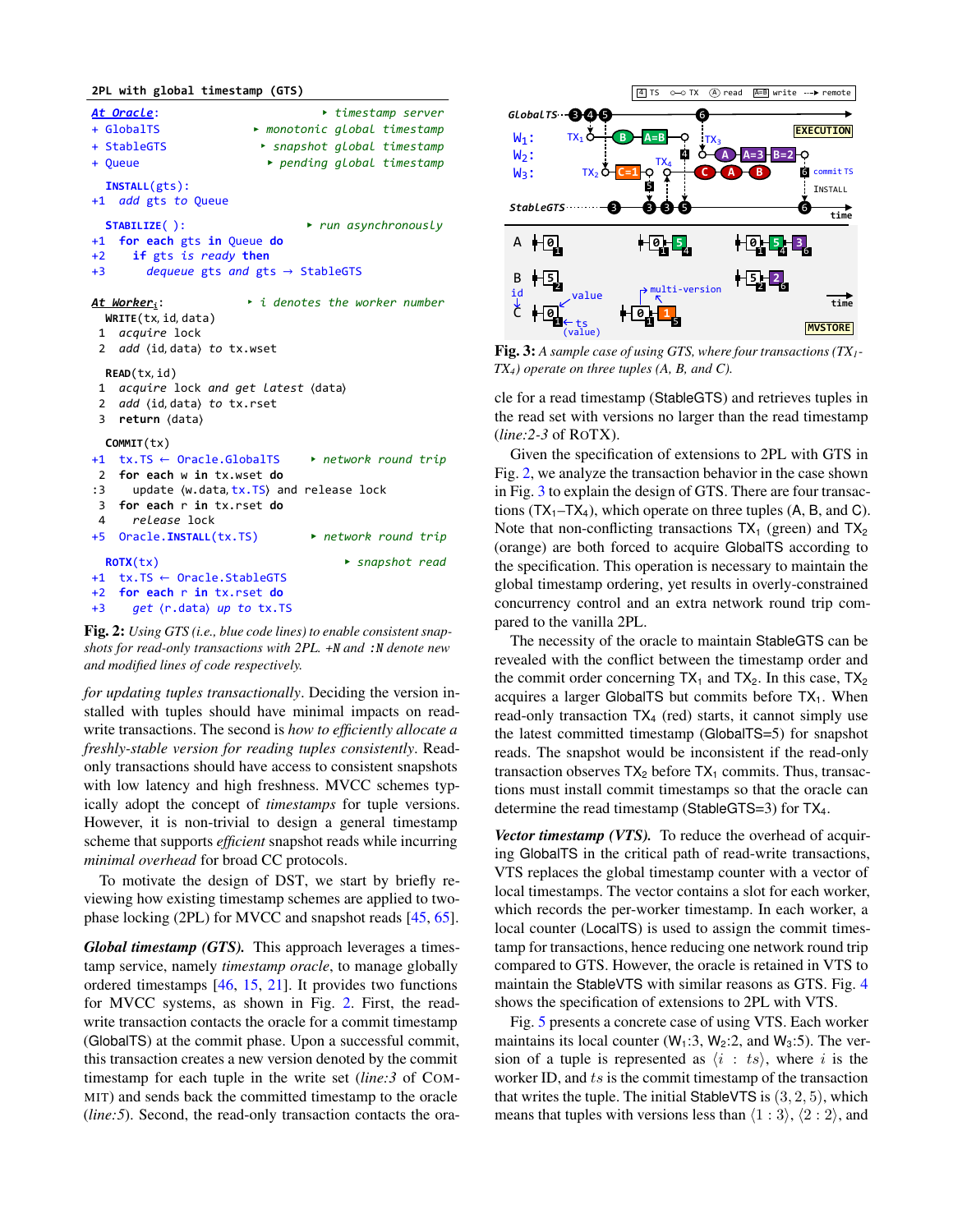#### <span id="page-3-1"></span>**2PL with vector timestamp (VTS)**

```
At Oracle:  timestamp server
+ StableVTS  snapshot global timestamp 
+ Queues  pending global timestamp
  INSTALL((i:ts), deps)
+1 add ((i:ts), deps) to a Queues[i]
  STABILIZE( )  run asynchronously
+1 for each queue in Queues do
+2 for each \langle\langle i:ts\rangle, \text{deps}\rangle in queue do
+3 if deps is ready then  stability protocol
+4 dequeue \langle \text{(i:ts)}, \text{deps} \rangle+5 \langle i:ts \rangle \rightarrow StableVTSAt Workeri:  i denotes the worker number
+ LocalTS  monotonic local timestamp
 WRITE(tx,	id,	data)
:1 acquire lock and get latest (i:ts)
 2 add (id, data) to tx.wset
+3 add (i:ts) to tx.deps
  READ(tx,	id)
:1 acquire lock and get latest (data, (i:ts))
 2 add (id, data) to tx.rset
+3 add (i:ts) to tx.deps
4 return (data)
 COMMIT(tx)
+1 tx.TS ← LocalTS
2 for each w in tx.wset do
:3 update (w.data, (i:tx.TS)) and release lock
4 for each r in tx.rset do
5 release lock
+6 Oracle.INSTALL((i:tx.TS),tx.deps) ▶ NT round trip
  ROTX(tx)  snapshot read
+1 tx.TS ← Oracle.StableVTS
+2 for each r in tx.rset do
+3 get (r.data) up to tx.TS
```
Fig. 4: *Using VTS (i.e., blue code lines) to enable consistent snapshots for read-only transactions with 2PL.* +N *and* :N *denote new and modified lines of code respectively.*

 $\langle 3:5 \rangle$  can be consistently read by read-only transactions.

Maintaining the stable timestamp (StableVTS) becomes more complex in VTS because the per-worker timestamps are not directly comparable [\[70,](#page-15-2) [8\]](#page-12-5). To convey the ordering of transactions to the oracle for deciding StableVTS, workers collect observed timestamps of accessed tuples from other workers (e.g.,  $\langle 1 : 2 \rangle$  of C for TX<sub>2</sub>). Note that when readwrite transactions  $(TX_1, TX_2,$  and  $TX_3)$  commit, they must send all observed timestamps (deps) to the oracle (INSTALL in Fig. [4\)](#page-3-1). Moreover, read-only transactions  $(TX_4)$  must request the whole vector timestamp (StableVTS) from the oracle to start a snapshot read.

### <span id="page-3-0"></span>2.3 Analysis of Network Overhead

We present an in-depth analysis of centralized timestamp schemes<sup>3</sup> and attribute performance overhead and scalability bottleneck to three main aspects:

<span id="page-3-2"></span>

Fig. 5: *A sample case of using VTS, where four transactions (TX1- TX4) operate on three tuples (A, B, and C).*

*Non-scalable timestamp oracle.* Prior work [\[46,](#page-14-2) [61,](#page-15-4) [11,](#page-12-6) [59,](#page-15-5) [67,](#page-15-6) [37\]](#page-14-4) has shown that a centralized timestamp oracle will become the scalability bottleneck of MVCC systems. The throughput of schemes using a shared counter with atomic operations (GTS)  $[31, 21, 25]$  $[31, 21, 25]$  $[31, 21, 25]$  $[31, 21, 25]$  $[31, 21, 25]$  is limited to less than 10 M ops/s (GlobalCNT in Fig.  $6(a)$  $6(a)$ ). The throughput will further decrease due to maintaining the stable timestamp for read-only transactions (+StableTS). VTS mitigates the scalability issue by using a local counter for read-write transactions. Besides, prior work [\[70\]](#page-15-2) avoids the mechanism for the stable timestamp (reaching close to 40 M ops/s) at the expense of increasing transaction aborts. However, the network will first become the bottleneck for both GTS and VTS (Network). Consequently, the throughput of timestamp oracle (TSOracle) can only reach 1.26 M and 2.39 M ops/s for GTS and VTS respectively, which may be enough for TPC-E (281 K txns/s) but far not enough for TPC-C (1.64 M txns/s) and SmallBank (80 M txns/s) even only scaling out to 16 machines.

Using fast networks can boost the throughput of timestamp oracle, while the performance of transactional systems will also increase much [\[23,](#page-13-10) [64,](#page-15-7) [26,](#page-13-11) [70\]](#page-15-2), and CPU may first become the bottleneck [\[59\]](#page-15-5). Moreover, batching requests [\[46,](#page-14-2) [27\]](#page-13-6) or dedicated fetch thread [\[70\]](#page-15-2) can alleviate the timestamp-related load on the network $4$ , while these techniques also amplify the staleness of the data retrieved by read-only transactions, and increase the abort rate and the end-to-end latency of read-write transactions (see  $\S$ [5.1\)](#page-9-0).

*Costly timestamp allocation.* A centralized timestamp scheme will inevitably cause extra network communication overhead for each read-write transaction. GTS demands two network round trips, one for obtaining the commit timestamp and one for installing it. VTS uses per-worker local counters to assign the commit timestamp, but still demands one network round trip to install the timestamp. Given that most transactions operate on tuples in local partitions [\[56,](#page-15-8) [54,](#page-15-9) [55\]](#page-15-10), especially for read-write transactions, additional network round trips will notably lengthen the critical section of trans-

<sup>&</sup>lt;sup>3</sup>For brevity, we avoid prior sophisticated optimizations (incl. batching re-quests [\[46,](#page-14-2) [27\]](#page-13-6), timestamp compression and dedicated fetch thread [\[70\]](#page-15-2)) for timestamps in here, but enable all of them in the evaluation  $(\S 5)$ .

<sup>&</sup>lt;sup>4</sup>We enabled these optimizations for GTS and VTS in our evaluation ( $\S$ [5\)](#page-8-0).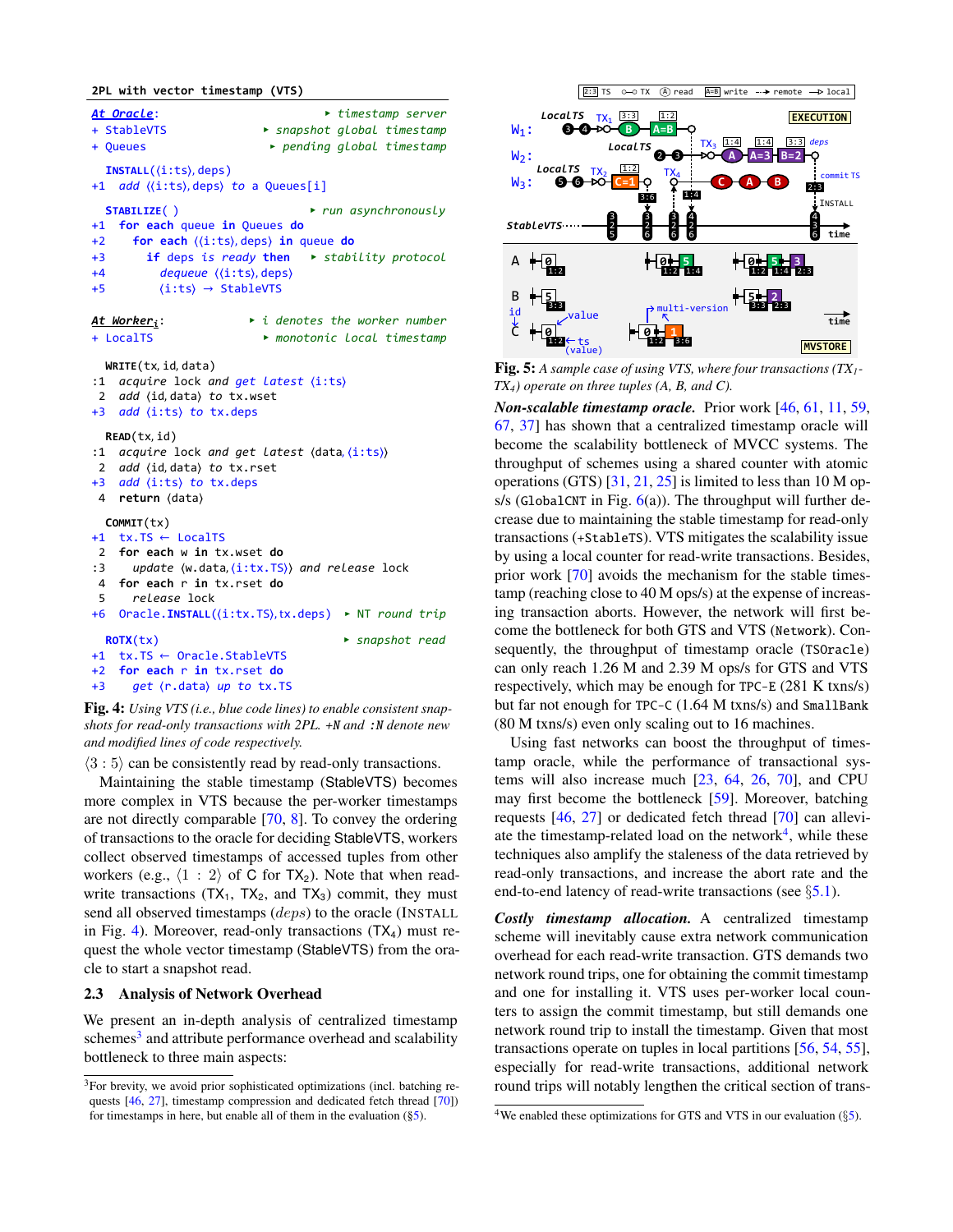<span id="page-4-1"></span>

Fig. 6: *(a) Analysis of peak performance and bottleneck of timestamp oracle for GTS and VTS using a 24core machine with 10GbE. (b) The performance of* read-write *transactions with the increase of execution time for different timestamp schemes. The weighted average median latency of read-write transactions in* TPC-E*,* TPC-C *and* SmallBank *are labeled by red lines. (c) The performance of* read-only *transactions with the increase of machines for different timestamp schemes. All experiments are conducted on a local 16-node cluster with 10GbE network ([§5\)](#page-8-0). One machine is dedicated for timestamp oracle, even NoTS has no need. Each machine spawns 24 server workers.*

actions and further increase the chance of conflicts, causing extra transaction aborts or blocking time. Thus, it is nontrivial to hide the network round trips without sacrificing the latency of transactions (e.g., batching requests [\[46,](#page-14-2) [27\]](#page-13-6)).

The overhead of timestamp allocation highly depends on the execution time of transactions. Hence, we implement a microbenchmark only consisting of read-write transactions, which do not access any tuples and just spin in a loop for a given time. As shown in Fig.  $6(b)$  $6(b)$ , the overhead of VTS is moderate (from 10% to 30%) compared to not using timestamp schemes (NoTS), when the execution time is close to that of read-write transactions in TPC-E (from  $1,400\mu s$  to  $470\mu s$ ). The throughput will significantly drop more than 80% when transactions execute in about  $50\mu$ s, which is similar to that of read-write transactions in TPC-C. Further, GTS can only achieve half of VTS throughput, since it demands one more round trip to obtain the commit timestamp.

*Large traffic size.* VTS mitigates the timestamp overhead by using per-worker local counters as the commit timestamp for read-write transactions. However, a critical downside is that a whole vector of per-worker timestamps must be obtained as the read timestamp first, and then be transferred to every tuple for performing consistent snapshot reads. In contrast to the scalar timestamp (e.g., GTS), this overhead grows linearly with the increase of workers or machines in the system. For most transactional workloads [\[54,](#page-15-9) [55,](#page-15-10) [56,](#page-15-8) [57\]](#page-15-0), the size of the vector timestamp can become orders of magnitude larger than the tuple size, even in a moderate-sized cluster. Using the per-machine counter in VTS (i.e., all workers on one machine share one timestamp slot) can reduce traffic size [\[8\]](#page-12-5). However, these workers have to share a local counter by using *atomic* operations (e.g., CAS), which will incur additional overhead on read-write transactions [\[70\]](#page-15-2).

To demonstrate the impact of traffic size, we implement a microbenchmark only consisting of read-only transactions, which read ten 8-byte tuples with 90% of which being local accesses. In Fig.  $6(c)$  $6(c)$ , the performance collapse of VTS is due to the increase of timestamp vector obtained from the oracle and transferred to remote tuples. Note that GTS is still one order of magnitude slower due to extra one round-trip to fetch the read timestamp (even scalar), compared to NoTS.

# 3 Decentralized Scalar Timestamp (DST)

Managing globally ordered timestamps in a centralized service inevitably results in the problem of maintaining the consistency between timestamp ordering and transaction ordering. More importantly, without a holistic decentralized design, the timestamp scheme cannot achieve good scalability. This observation can be backed by the aforementioned performance bottlenecks due to acquiring commit/read timestamps and installing committed timestamps. Such operations add significant overhead to the execution of CC protocols.

To fundamentally overcome the above drawbacks of traditional timestamp schemes, we propose DST, a *decentralized scalar timestamp* that facilitates the multi-version concurrency control (MVCC) implementation for broad CC protocols with efficient snapshot read support and minimal overhead. The intuition behind our design is that *the timestamp scheme can piggyback on concurrency control protocols to maintain the timestamp ordering with low cost and no new scalability bottleneck to read-write transactions*.

In this section, we first use two-phase locking (2PL) as an example to explain the basic protocol of DST for read-write and read-only transactions ([§3.1](#page-4-0) and [§3.2\)](#page-5-0). We then prove the serializability of read-only transactions with DST  $(\S3.3)$ and introduce a hybrid scalar timestamp to provide snapshot reads with bounded staleness ([§3.4\)](#page-7-0). Finally, we discuss the impact of DST on the fault-tolerance scheme  $(\S 3.5)$ .

### <span id="page-4-0"></span>3.1 Timestamps in Read-write Transaction

DST is a fully decentralized timestamp without a centralized sequencer (timestamp oracle) to provide total order timestamps for read-write transactions and stable timestamps for read-only transactions. Therefore, DST must ensure that the derived timestamps for read-write transactions always match the transaction ordering.

The CC protocol is used to ensure the serializable transaction ordering and provide the following three properties, where Transaction A  $(TX_A)$  commits before Transaction B  $(TX_B)$ , and both of them access a conflicting tuple O.

**PROPERTY 1: Write-Write.**  $TX_B$ 's write  $(W_B(O))$  should overwrite  $TX_A$ 's write  $(W_A(O))$  or generate a newer version.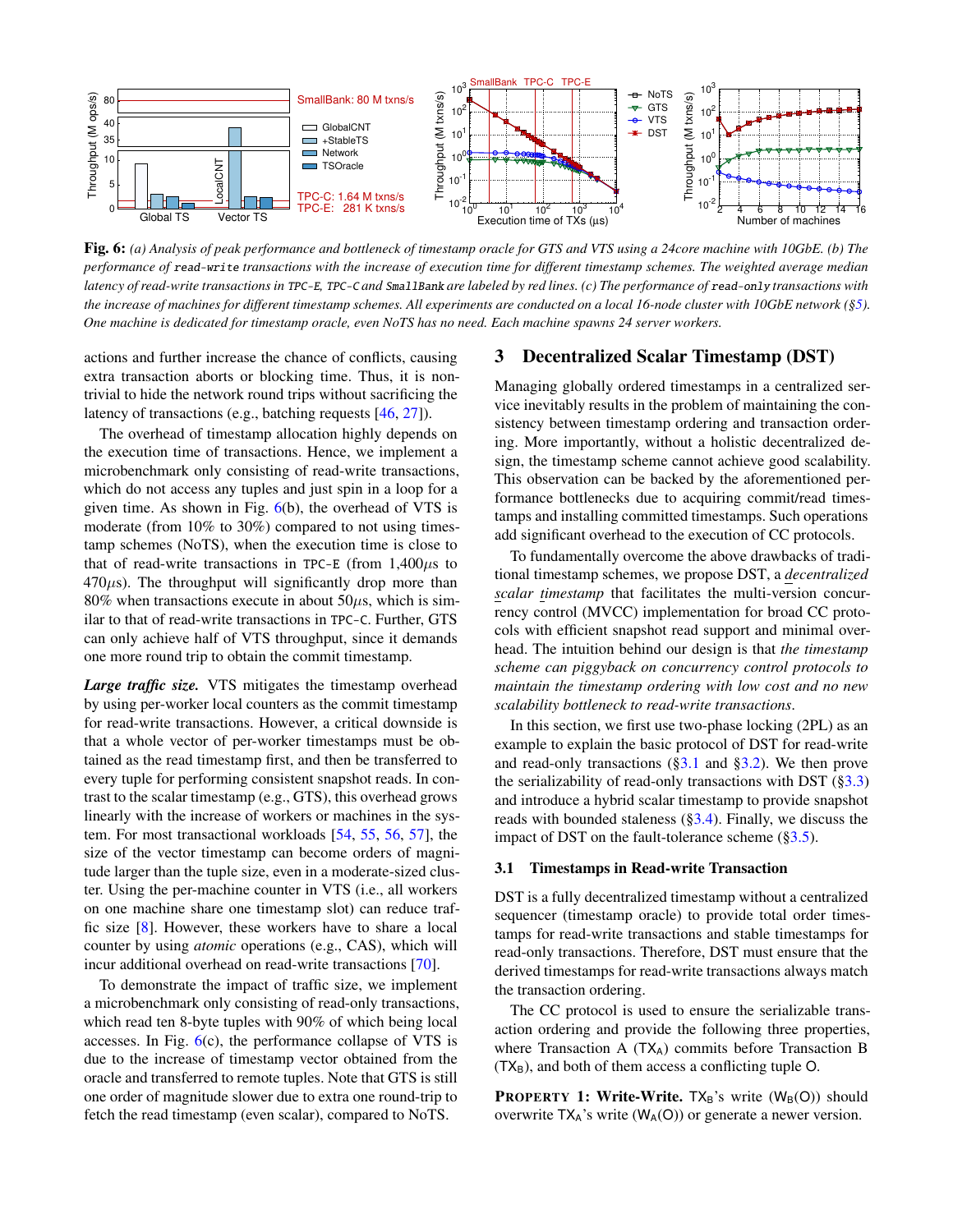<span id="page-5-1"></span>**Read-write Transaction: 2PL with DST**

| + LocalTS                                       | $\rightarrow$ i denotes the worker number<br>At Worker <sub>i</sub> :<br>► monotonic local timestamp                                                                                       |
|-------------------------------------------------|--------------------------------------------------------------------------------------------------------------------------------------------------------------------------------------------|
|                                                 | STAT(x)<br>+1 $x.TS \leftarrow$ LocalTS                                                                                                                                                    |
| :1<br>$2^{\circ}$                               | WRITE(x, id, data)<br>acquire <b>lock</b> and get ts<br>add (id, data) to x.wset<br>$+3$ x.TS $\leftarrow$ max(x.TS, ts+1)                                                                 |
| :1<br>$\overline{4}$                            | READ(x, id)<br><i>acquire</i> <b>lock</b> and get latest (data, ts)<br>2 add (id, data) to x.rset<br>$+3$ x.TS $\leftarrow$ max(x.TS, ts+1)<br>return data                                 |
| $\mathbf{1}$<br>:2<br>$3^{\circ}$<br>:4<br>$+5$ | COMMIT(x)<br>for each w in x.wset do<br>update $(w.data, x.TS)$ and release lock<br>for each r in x.rset do<br>update $(x.TS)$ and release lock<br>$LocalTS \leftarrow max(LocalTS, x.TS)$ |
|                                                 | П" Последник се се се се протива на противата на противата на противата на противата на противата на противата<br>$\cdot$ $\cdot$ $\cdot$ $\sim$ $\sigma$ $\tau$                           |



**PROPERTY 2: Write-Read.** TX<sub>B</sub>'s read  $(R_B(O))$  should retrieve  $TX_A$ 's write  $(W_A(O))$ .

**PROPERTY 3: Read-Write.** TXA's read  $(R_A(O))$  should not retrieve  $TX_B$ 's write  $(W_B(O))$ .

To match the transaction ordering, DST should ensure  $TX_B$ 's commit timestamp  $(TS_B)$  is larger than  $TX_A$ 's commit times $tamp$  (TS<sub>A</sub>) under the above case. The general idea is to piggyback over the CC protocol to derive a commit timestamp from conflicting tuples. Fig. [7](#page-5-1) presents how DST is integrated with two-phase locking (2PL), and Fig. [8](#page-6-1) also illustrates the execution of sample transactions with DST. DST leverages conflicting tuples and above three properties to transmit commit timestamps between dependent transactions. The additional codes for DST in WRITE, READ, and COMMIT (see Fig. [7\)](#page-5-1) are commented on corresponding operations in the following explanations.

*Write-Write property.* Transaction  $TX_A$  installs value  $(V_A)$ with commit timestamp  $(TS_A)$  into the tuple O.

$$
\begin{array}{l} \langle V_A, TS_A \rangle \rightarrow O \\ TS_A \rightarrow O.ts \end{array} \qquad \qquad \triangleright \textit{line:2 of Commit}
$$

Transaction  $TX_B$  reads the timestamp of tuple O (O.ts) and installs new value  $(V_B)$  with a *larger* commit timestamp ( $TS_B$ ) into the tuple O.

| O.ts $\rightarrow$ ts                                   | $\triangleright$ <i>line:</i> I of WRITE   |
|---------------------------------------------------------|--------------------------------------------|
| $max(\text{ts+1}, \text{TS}_B) \rightarrow \text{TS}_B$ | $\triangleright$ <i>line:</i> 3 of WRITE   |
| $\langle V_B, TS_B \rangle \rightarrow O$               |                                            |
| $TS_{\rm B} \rightarrow$ 0.ts                           | $\triangleright$ <i>line</i> : 2 of COMMIT |

In Fig. [8,](#page-6-1)  $TX_1$  (green) commits before  $TX_3$  (purple), and both of them write tuple A. Therefore, the commit timestamp of  $TX_3$  should be larger than that of  $TX_1$ . Using DST,  $TX_1$  installs its value (5) with its commit timestamp  $(TS_1=4)$  into tuple A. After that,  $TX_3$  should derive a larger timestamp

 $(TS_3=5)$  from the timestamp of tuple A (A.ts=4) and use it to install new value (3) into tuple A. Note that the write operations will update both the tuple's timestamp and the value's timestamp (as a tuple may have multiple values with different versions).

*Write-Read property.* Transaction  $TX_A$  installs value  $V_A$  with its commit timestamp  $TS_A$  into tuple O.

$$
\begin{array}{l} \langle V_A, TS_A \rangle \rightarrow O \\ TS_A \rightarrow O.ts \end{array} \qquad \qquad \triangleright \textit{line:2 of Commit}
$$

Transaction  $TX_B$  reads value  $V_A$  of tuple O with timestamp O.ts and installs a larger commit timestamp  $TS_B$ .

$$
\begin{array}{ccc} O\to \langle V_A, ts\rangle & \rhd line: I\ of\ READ\\ \max(ts{+}1,TS_B)\to TS_B & \rhd line:3\ of\ READ\\ TS_B\to O.ts & \rhd line:4\ of\ ComMIT\\ \end{array}
$$

In Fig. [8,](#page-6-1)  $TX_1$  (green) commits before  $TX_3$  (purple), and  $TX_1$ writes tuple A before  $TX_3$  reads it. Therefore, the commit timestamp of  $TX_3$  should be larger than that of  $TX_1$ . Using DST,  $TX_1$  installs its value 5 with its commit timestamp  $(TS_1=4)$  into tuple A. After that,  $TX_3$  reads the timestamp of tuple A (A.ts=4) and derives a larger timestamp ( $TS_3=5$ ).

*Read-Write property.* Transaction TX<sub>A</sub> installs commit timestamp TS<sup>A</sup> into tuple O since it has read the value of tuple O.

$$
TS_A \rightarrow O.ts \qquad \qquad \triangleright line: 4 \text{ of } COMMIT
$$

 $TX_B$  reads timestamp of tuple  $O(O.ts)$  and installs new value  $V_B$  with a larger timestamp  $TS_B$  into tuple O (O.ts).

| O.ts → ts                                 | ▶ line:1 of WRITE     |                    |
|-------------------------------------------|-----------------------|--------------------|
| $max(ts+1, TS_B) \rightarrow TS_B$        | ▶ line:3 of WRITE     |                    |
| $\langle V_B, TS_B \rangle \rightarrow O$ | TS_B \rightarrow O.ts | ▶ line:2 of COMMIT |

In Fig. [8,](#page-6-1)  $TX_1$  (green) commits before  $TX_3$  (purple), and  $TX_1$ reads tuple B before  $TX_3$  writes it. Therefore, the commit timestamp of  $TX_3$  should be larger than that of  $TX_1$ . Using DST,  $TX_1$  reads an old value (5) of tuple B and installs its commit timestamp  $(TS_1=4)$  into tuple B. After that,  $TX_3$  will derive a larger timestamp  $(TS_3=5)$  and use it to install new value (2) into tuple B.

### <span id="page-5-0"></span>3.2 Timestamps in Read-only Transaction

DST ensures that the order of derived commit timestamps for read-write transactions always matches the transaction ordering. Therefore, read-only transactions can directly pick any timestamp  $(TS_{RO})$  to read a consistent snapshot by comparing its read timestamp with the timestamps of tuples.

Since the (snapshot) read-only transaction does not follow the CC protocol (e.g., lock/unlock tuples before/after reading values), the read-only transaction may read a part of updates of a concurrent read-write transaction. For example, in Fig. [8,](#page-6-1) the read-only transaction  $TX_4$  (red) and the read-write transaction  $TX_3$  (purple) are concurrently executed. If  $TX_3$ commits between the read operations to tuple A and tuple B in  $TX_4$ , and then  $TX_4$  will read an old version of tuple A (5) and a new version of tuple B (2).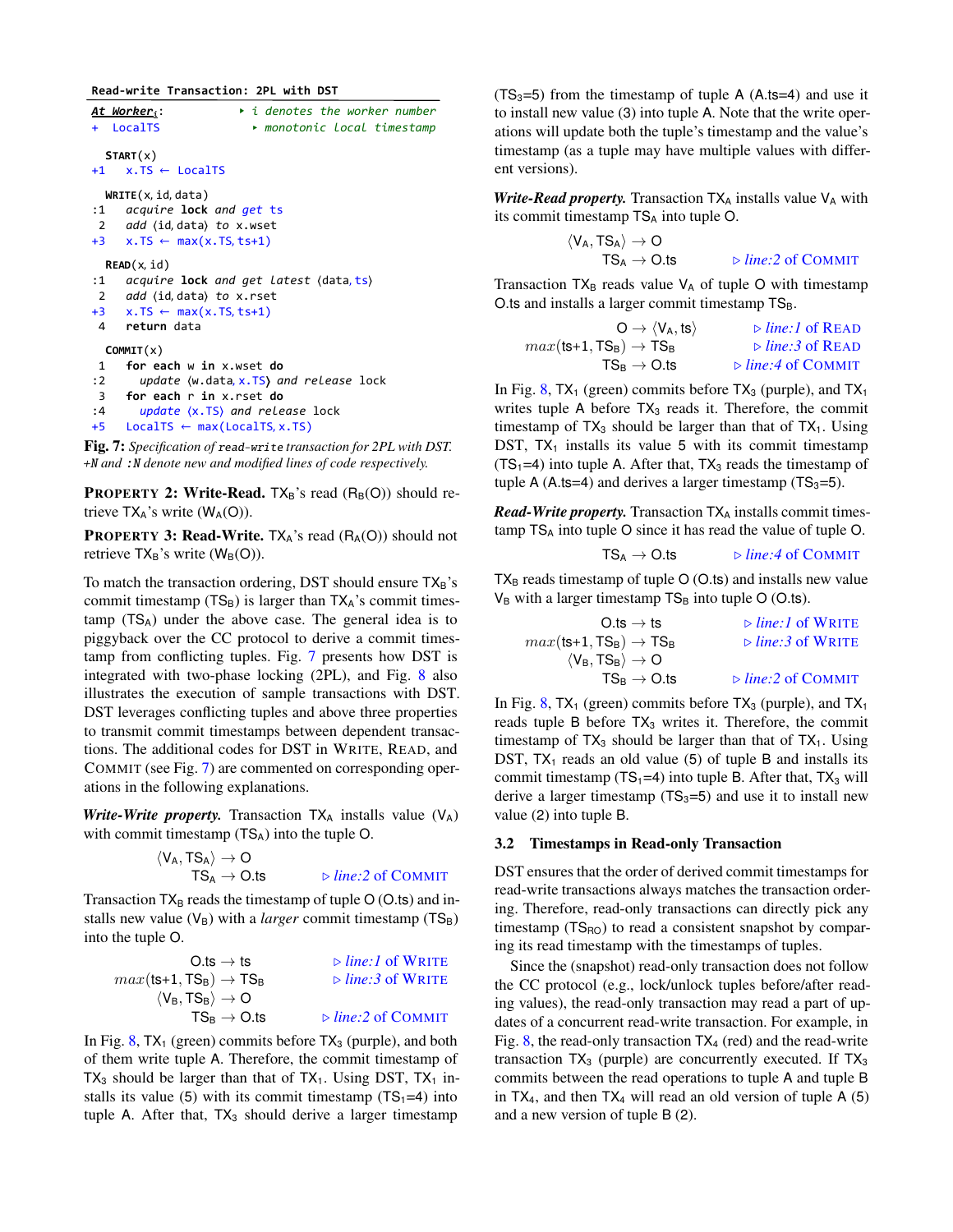<span id="page-6-1"></span>

Fig. 8: *A sample case of using DST, where four transactions (TX1- TX4) operate on three tuples (A, B, and C).*

To ensure the serializability of read-only transactions, DST asks the read-only transaction to claim its operations actively before reading the tuple. It first installs its read times $tamp$  (TS<sub>RO</sub>) into the tuple and waits until the conflicting read-write transaction commits (e.g., the tuple is not locked), if the timestamp of the tuple is not larger than the read timestamp (DEP\_READ in Fig. [9\)](#page-6-2). Note that the read-only transaction will only wait for at most one conflicting read-write transaction because if the concurrent read-write transaction starts after the claim, it will definitely see the read timestamp through accessing the tuple and derive a larger commit timestamp. Consequently, the read-only transaction will skip all of the updates from this transaction. If the concurrent read-write transaction starts before the claim, it will hold the lock of the tuple. The read-only transaction will wait until the read-write transaction commits. No matter the commit timestamp is larger or smaller than the read timestamp, a read-only transaction can always read a consistent snapshot by ignoring or reading all of the updates from conflicting transactions. Note that CC protocols ensure the atomicity of read-write transaction's updates.

As shown in Fig. [8,](#page-6-1) the read-only transaction  $TX_4$  will install its read timestamp  $(TS_4=7)$  into tuples with smaller tuple timestamps (*line:1* of DEP\_READ in Fig. [9\)](#page-6-2). For unlocked tuple C, TX<sub>4</sub> will directly read the value up to the timestamp (1). For locked tuple A and B, TX<sub>4</sub> will wait until the concurrent read-write transaction  $TX_3$  commits. In this example, since  $TX_3$  does not see the read timestamp of  $TX_4$ , the commit timestamp of  $TX_3$  is still smaller than the read timestamp of  $TX_4$  (5 vs. 7). Hence,  $TX_4$  can read all updates from  $TX_3$  (A=3 and B=2).

## <span id="page-6-0"></span>3.3 Proof of Correctness

THEOREM (SERIALIZABILITY). *DST implements serializable read-only transactions, which always read a consistent snapshot generated by serializable read-write transactions.*

PROOF SKETCH. The intuition of the proof is that if a readonly transaction can be serialized with read-write transac-

<span id="page-6-2"></span>

| Read-only Transaction: 2PL with DST    |                                                 |  |  |  |
|----------------------------------------|-------------------------------------------------|--|--|--|
| At Worker <sub>i</sub> :               | $\rightarrow$ i denotes the worker number       |  |  |  |
| + LocalTS                              | $\blacktriangleright$ monotonic local timestamp |  |  |  |
| ROTX(x)                                | $\triangleright$ snapshot read                  |  |  |  |
| $+1$ x. TS $\leftarrow$ LocalTS        |                                                 |  |  |  |
| +2 for each r in x.rset do             |                                                 |  |  |  |
| DEP $READ(x, r)$<br>$+3$               |                                                 |  |  |  |
| DEP $READ(x, r)$                       |                                                 |  |  |  |
| $+1$ if r.ts $\leq x$ . TS then        |                                                 |  |  |  |
| $+2$<br>$r.ts \leftarrow x.TS$         | $\blacktriangleright$ atomic (CAS)              |  |  |  |
| $+3$<br>wait until r not locked        | $\rightarrow$ if conflict                       |  |  |  |
| <i>get</i> (r.data) up to x.TS<br>$+4$ |                                                 |  |  |  |

Fig. 9: *Specification of* read-only *transaction for 2PL with DST.*

tions, then it reads a consistent snapshot. We provide a proof sketch by contradiction based on this intuition: i.e., if a readonly transaction cannot be serialized with read-write transactions, then it leads to a contradiction. Before giving the proof, we need to prove following two lemmas first:

LEMMA 1. *Given two dependent read-write transactions TX*<sub>1</sub> and *TX*<sub>2</sub>*,* if *TX*<sub>2</sub> *depends on TX*<sub>1</sub>*, then TX*<sub>2</sub>*'s timestamp (TS<sub>2</sub>) is larger than*  $TX_1$ *'s timestamp (TS<sub>1</sub>).* 

**PROOF.** If  $TX_2$  directly depends on  $TX_1^5$ , this lemma follows directly from the algorithm (see  $\S 3.1$ ) that  $TX_2$  always calculates  $TS_2$  based  $TS_1$ . If  $TX_2$  transitively depends on  $TX_1$ , in a proof by contradiction we assume  $TS<sub>1</sub>$  is not smaller than TS<sub>2</sub>, then in the partial dependent graph denoted by  $TX_1 \rightarrow$ ...  $\rightarrow$  TX<sub>i</sub>  $\rightarrow$  TX<sub>j</sub> ...  $\rightarrow$  TX<sub>2</sub><sup>6</sup>, there exists TX<sub>i</sub> and TX<sub>j</sub> that TX<sub>j</sub> directly depends on  $TX_i$ , but its timestamp is not larger than TXi's, which is a contradiction with the first case.  $\Box$ 

LEMMA 2. Given a read-only transaction  $TX_{RO}$  and a read*write transaction TXRW, TXRO observes TXRW's update on tuple O* 7 , *if and only if TXRO's timestamp (TSRO) is not smaller than TXRW's timestamp (TSRW*).

PROOF. First, if TX<sub>RO</sub> observes TX<sub>RW</sub>'s update on O, then  $TS_{RO}$  is not smaller than  $TS_{RW}$ . Because  $TX_{RW}$  updates O with  $TS_{RW}$  and content atomically (e.g., 2PL),  $TX_{RO}$  waits for  $TX_{RW}$ 's commit. Second, if  $TS_{RO}$  is not smaller than  $TS_{RW}$ , then  $TX_{RO}$  eventually observes  $TX_{RW}$ 's update on O. Assume  $TX_{RO}$  does not observe  $TX_{RW}$ 's update, then  $TX_{RO}$  reads O before  $TX_{RW}$  commits its update. One situation is  $TX_{RO}$  reads O before  $TX_{RW}$ 's request arrives, it leads a contradiction that  $TX_{RO}$  update O's timestamp to be  $TS_{RO}$  before the read. Another situation is  $TX_{RO}$  reads O after  $TX_{RW}$  calculates  $TS_{RW}$ , but before committing its update. This leads to the contradiction that  $TX_{RO}$  always waits for the concurrent  $TX_{RW}$  to commit (e.g., 2PL). П

PROOF OF THE THEOREM. TX<sub>1</sub> updates A, TX<sub>2</sub> updates B, and  $TX_2$  depends on  $TX_1$ . Assume read-only transaction  $TX_{RO}$ only observes  $TX_2$ 's update on B, but does not observe  $TX_1$ 's

 $5TX_2$  is conflicting with TX<sub>1</sub>, and TX<sub>2</sub> accesses the conflicting tuples immediately after  $TX_1$ .

 ${}^{6}$ The symbol  $\rightarrow$  indicates the happen-before relation.

<sup>&</sup>lt;sup>7</sup> It means  $TX_{RO}$ 's read on O happens after  $TX_{RW}$ 's update.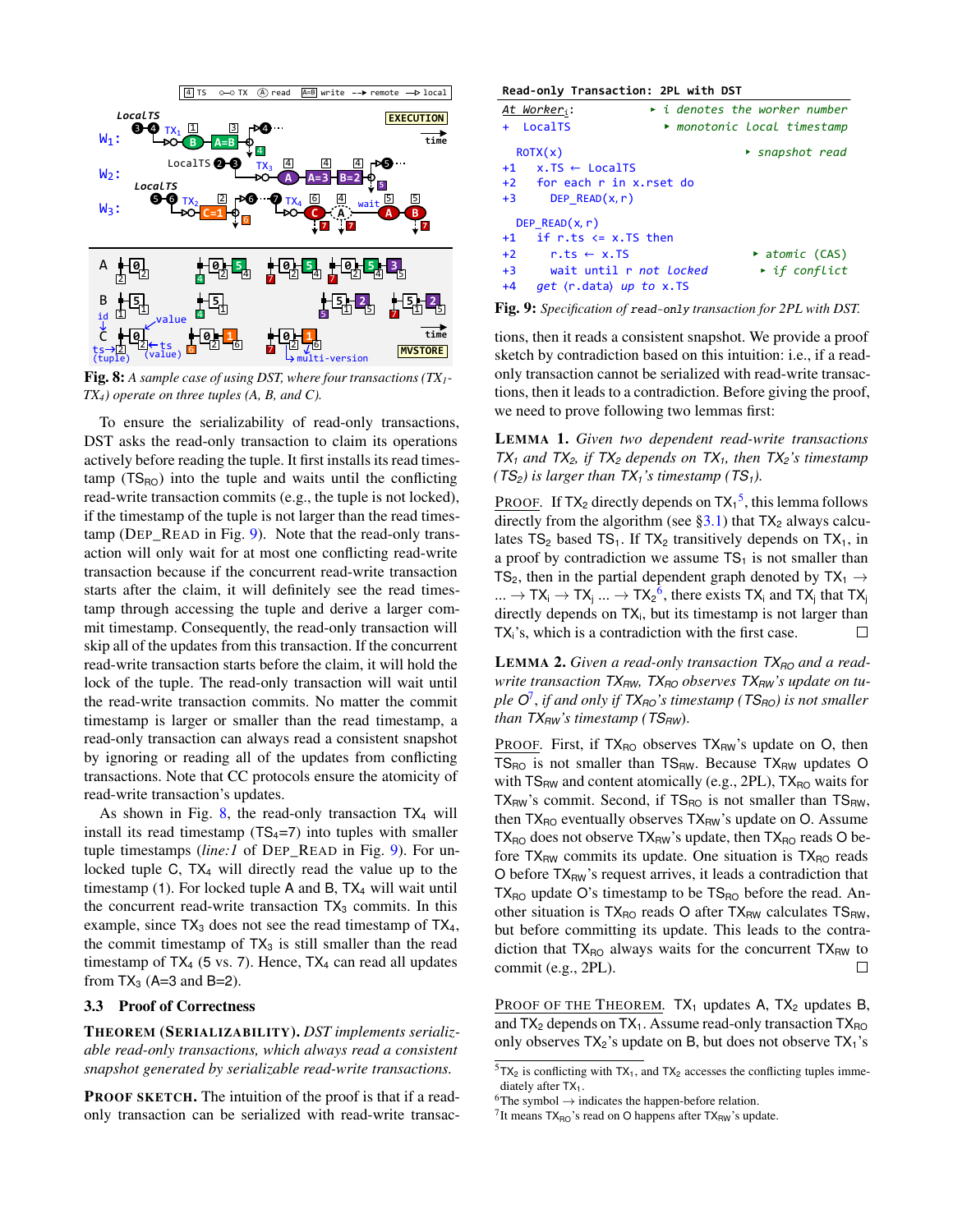update on A (i.e., inconsistent reads).  $8$  From LEMMA 2, we have  $TS_{RO}$  is not smaller than  $TS_2$ , while  $TS_1$  is larger than TS<sub>RO</sub>. Therefore, we have  $TS_1$  is larger than  $TS_2$ , which is contradictory to LEMMA 1.

### <span id="page-7-0"></span>3.4 Hybrid Timestamp and Bounded Staleness

*Hybrid timestamp.* The commit timestamp of a read-write transaction is derived from the timestamps of tuples in its read/write set, and the read timestamp of a read-only transaction can be any timestamp in the past, at present, or even in the future. Therefore, the local timestamp (LocalTS) is not essential for the correctness of DST. However, the read-only transaction may suffer from either staleness or performance issues if using an improper read timestamp. If the read timestamp is too small (past), the read-only transaction may read an excessively stale snapshot. If the read timestamp is too large (future), the read-only transaction will frequently install its read timestamp into tuples and wait until conflicting read-write transactions commit (DEP\_READ in Fig. [9\)](#page-6-2).

DST adopts a combination of *physical* clock and *logic* counter as a hybrid timestamp. The 64-bit timestamp consists of the 48-bit physical part (high-order bits) and the 16 bit logic part (low-order bits). DST uses a loosely synchronized clock as the physical part and uses a monotonically increasing counter as the logical part. At the beginning of the transaction, it will acquire a local hybrid timestamp composed of the current physical clock and zero-initialized logic counter (START in Fig. [7](#page-5-1) and *line:1* of ROTX in Fig. [9\)](#page-6-2). The logical part of the hybrid timestamp is used to avoid possible overflow of the physical part since the timestamp will be incremented when calculating the maximum timestamp (e.g., *line:3* of WRITE in Fig. [7\)](#page-5-1). On the other hand, the physical part of the hybrid timestamp is used to ensure the read-only transaction can read a fresh snapshot.

*Bounded staleness.* Based on the hybrid timestamp, DST can provide snapshot reads with bounded staleness.

THEOREM (BOUNDED STALENESS). *The updates of readwrite transactions can be observed in at most* ∆*, where* ∆ *is the maximal duration any machine needs to make its local clock increased by* 2 × ε*, and* ε *is the maximal clock drift between any two machines in the cluster.*

#### PROOF SKETCH. First, we prove the following two lemmas:

LEMMA 1. *Given a read-write transaction TXRW, its commit timestamp* ( $TS_{RW}$ *) is not larger than*  $t_m + \varepsilon$ *, where*  $t_m$  *is the local machine time on*  $TX_{RW}$  *commits.* 

PROOF. If  $TS_{RW}$  is larger than  $t_m + \varepsilon$ , then there is a TX<sub>i</sub> which accesses a tuple before  $TX_{RW}$ , and  $TS_i$  is larger than  $t_m + \varepsilon$ . As the timestamp is calculated from its local machine time or the tuples it accessed, we can inductively find a transaction TX<sub>j</sub> whose timestamp is larger than  $t_m + \varepsilon$ , and it is calculated from its local machine time. It is a contradiction to the maximal clock drift between any two nodes is  $\varepsilon$ .  $\Box$ 

## LEMMA 2. *For any read-only transaction TXRO starts after TX*<sub>*RW*</sub> *commits, its read timestamp TS*<sub>*RO*</sub> *is larger than*  $t_m - \varepsilon$ *.*

PROOF. This follows that TX<sub>RO</sub> calculates its timestamp based on local machine time and the clock drift between any two nodes cannot be larger than  $\varepsilon$ .  $\Box$ 

PROOF OF THE THEOREM. With LEMMA 1 and 2, we can have a fact that, if  $TX_{RO}$  starts after  $TX_{RW}$ , then  $TS_{RO}$  cannot be smaller than  $TS_{RW}-2 \times \varepsilon$ . Since any machine is able to increase its local machine time by  $2 \times \varepsilon$  in  $\Delta$ , we can conclude that the updates of  $TX_{RW}$  will be visible in the duration of  $\Delta$ .  $\Box$ 

### <span id="page-7-2"></span>3.5 Failure and Recovery

The CC protocol should provide a proper fault-tolerance scheme to recover the transactional system from various failures. For example, the primary-backup replication [\[30\]](#page-13-12) is widely used to provide high availability in prior work [\[23,](#page-13-10) [18,](#page-13-5) [26\]](#page-13-11). The fault-tolerance schemes can usually work with various timestamp schemes by replicating tuples together with the commit timestamps of read-write transactions. However, the fully decentralized design of DST has two sides. The advantage of this approach is to avoid handling the failure of centralized timestamp oracle, which may cause a stop-theworld recovery [\[70\]](#page-15-2). The disadvantage is the potential cost to maintain the consistency of decentralized timestamps before and after some failure occurs.

An obvious, but costly solution is to replicate the read timestamps of read-only transactions together with tuples, as the commit timestamps of read-write transactions. Because the missing read timestamp may cause a new conflicting read-write transaction to use a smaller commit timestamp to write tuples; the read-only transaction may read some tuples with an old version and other tuples with a new version before and after the failure occurs, respectively.

To avoid replicating or persisting read timestamps, DST provides two alternative solutions that can be selected according to the behavior of workloads or the CC protocol associated. More specifically, after recovery, DST can selectively abort and re-execute either the remaining read-only transactions that read tuples on crashed machines or the remaining read-write transactions that write tuples on crashed machines. Consequently, there is no additional overhead and modification associated with the normal execution of transactions, regardless of which approach is selected.

# <span id="page-7-1"></span>4 Generality of DST

DST is a general timestamp scheme to enable efficient readonly transactions with little impact on read-write transactions. Hence, it is easy to integrate DST with various CC protocols, and DST can also cooperate with many optimizations [\[37,](#page-14-4) [43\]](#page-14-3) on CC protocols. In this section, we first lay out a general guideline for piggybacking DST on various CC protocols, and then demonstrate the efficacy of this guideline by applying it to three representative transactional systems

<sup>&</sup>lt;sup>8</sup>The proof is also correct for  $TX_1$  and  $TX_2$  are the same transaction.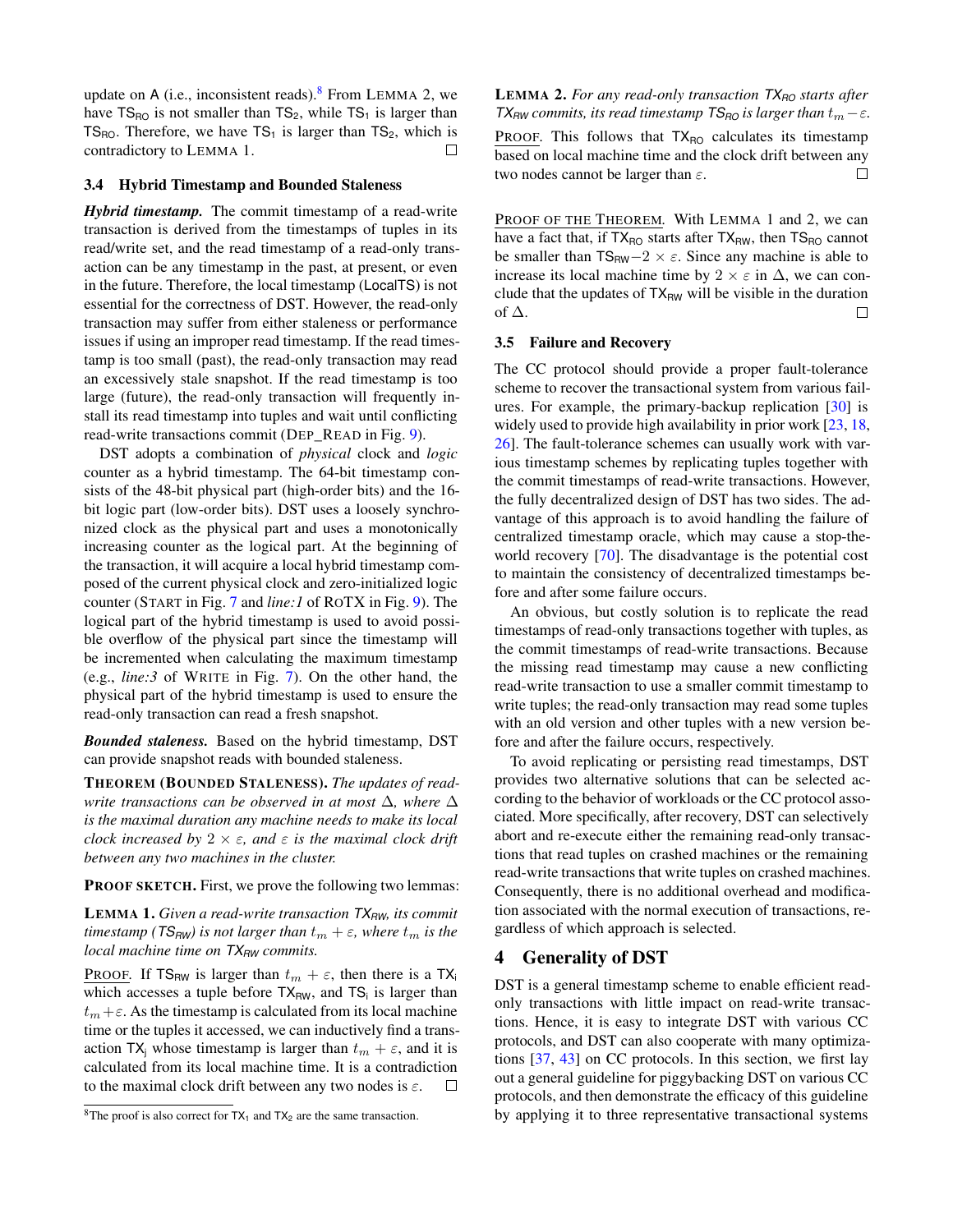(DrTM+R, MySQL cluster, and ROCOCO) with different CC protocols (OCC, 2PL, and ROCOCO).

## 4.1 A Guideline for Integrating DST

*Read-write transaction.* DST should allocate a commit timestamp for the read-write transaction that is larger than any dependent transactions' timestamp. Thus, two following tasks (RW1 and RW2) should piggyback on CC protocols.

- 1. *select a commit timestamp larger than both the current local timestamp and the timestamps of tuples in the read/write set.* (RW1)
- 2. *install the commit timestamp to tuples in the read/write set before the transaction commits.* (RW2)

*Read-only transaction.* DST should guarantee the read-only transaction can read the value of tuples up to the read timestamp. Thus, two following tasks (RO1 and RO2) should piggyback on CC protocols.

- 1. *select an appropriate read timestamp according to the current local timestamp.* (RO1)
- 2. *ensure the tuple has an equal or larger timestamp before reading its value up to the read timestamp.* (RO2)

#### <span id="page-8-1"></span>4.2 Case Study

The description below focuses on the general comments about integrating DST; we omit a few details and corner cases due to space limitations.

DrTM+R. Optimistic concurrency control (OCC) is widely adopted by modern transactional systems [\[21,](#page-13-3) [10,](#page-12-7) [59,](#page-15-5) [62,](#page-15-11) [22,](#page-13-13) [23,](#page-13-10) [18,](#page-13-5) [26,](#page-13-11) [63\]](#page-15-12). The read-only transaction in OCC will take two or more rounds of reads for consistent results without MVCC and timestamp schemes, due to conflicting read-write transactions. We use DrTM+R [\[18\]](#page-13-5) to demonstrate how DST piggybacks on OCC.<sup>9</sup>

For the read-write transaction, we can obtain the timestamp of tuples in the read and write set when validating and locking them respectively and then derive a larger commit timestamp (RW1). Before committing, we should install the commit timestamp to the tuples in the read and write set (RW2). Note that there is no need to lock tuples in the read set since dummy timestamps from aborted transactions are benign. For the read-only transaction, all CC protocols share (almost) the same implementation (see Fig. [9\)](#page-6-2). The only difference is how to wait for conflicting transactions (*line:3* of DEP\_READ). For OCC, the conflicting read-write transaction will lock the tuple when installing its timestamp for updates. Therefore, similar to 2PL, the read-only transaction will confirm that the tuple is not locked before reading the value up to its read timestamp.

MySQL cluster. Two-phase locking (2PL) is another classic CC protocol used by many transactional systems [\[1,](#page-12-4) [19,](#page-13-14) [36\]](#page-14-6). The read-only transaction in 2PL will be blocked without MVCC and timestamp schemes, due to conflicting readwrite transactions. We use MySQL cluster  $[1]$  (v7.6.8) to

#### Table 1: *Measurement clusters.*

<span id="page-8-2"></span>

|  | Name # Hardware                                                                                              |
|--|--------------------------------------------------------------------------------------------------------------|
|  | AWS $32 \text{ r4.2x}$ large (8x vCPU, 61GB DRAM, up to 10GbE)                                               |
|  | VAL $16$ 2x Intel Xeon E5-2650 v4 (12 cores), 128GB DRAM,<br>1x Intel I350 10GbE                             |
|  | VLR $16$ 2x Intel Xeon E5-2650 v4 (12 cores), 128GB DRAM,<br>2x Mellanox ConnectX-4 100Gbps InfiniBand RNICs |

show the integration of 2PL and DST, mainly following the specification in Fig. [7](#page-5-1) and  $9<sup>10</sup>$  To support the read-write lock in MySQL cluster, the transaction only needs to install timestamp into tuples in the read set atomically (i.e., compare-andswap) and avoids overwriting a larger timestamp. Further, we leverage the lock queue mechanism in MySQL cluster to wait for conflicting transactions (*line:3* of DEP\_READ in Fig. [9\)](#page-6-2), which avoids spinning on the tuple.

ROCOCO. ROCOCO [\[43\]](#page-14-3) is a research CC protocol that outperforms traditional protocols under high contention workloads by reordering conflicting read-write transactions instead of aborting them. The read-write transaction is chopped into pieces by an offline checker and uses a twophase mechanism. The *start* phase explores a dependency graph, and then the *commit* phase executes conflicting transactions with a serializable order according to the dependency graph. The read-only transaction in ROCOCO is blocked until the completion of conflicting transactions and uses multiple rounds for reading consistent results.

To extend  $\text{ROCOCO}^{11}$  with DST, the general idea is to use the dependency graph to collect timestamps of dependent tuples and derive a larger commit timestamp for the read-write transaction in the start phase (RW1). Then the commit timestamp can be installed to tuples in the commit phase (RW2). For the read-only transaction, the blocking mechanism in ROCOCO is reused to wait for conflicting transactions (*line:3* of DEP\_READ in Fig. [9\)](#page-6-2).

# <span id="page-8-0"></span>5 Evaluation

We have integrated DST with three representative transactional systems, namely DrTM+R, MySQL cluster, and ROCOCO, with different CC protocols, and also implemented two centralized timestamp schemes (GTS and VTS) by following the state-of-the-art  $[46, 70]^{12}$  $[46, 70]^{12}$  $[46, 70]^{12}$  with many carefully tuned optimizations (e.g., batching requests [\[46,](#page-14-2) [27\]](#page-13-6), cooperative multitasking [\[26\]](#page-13-11), timestamp compression and dedicated fetch thread [\[70\]](#page-15-2)). These optimizations have significant performance improvements on GTS and VTS. For example, cooperative multitasking improves the peak per-machine throughput of GTS on DrTM+R by 3.04X, and timestamp compression improves VTS by 2.7X on a 16-node cluster.

Testbed and setup. To study the impact of hardware plat-

<sup>&</sup>lt;sup>9</sup>We use the version of DrTM+R  $[63]$  without HTM, which also enables coroutine and supports various networks (e.g., TCP/IP and RDMA).

<sup>&</sup>lt;sup>10</sup>Although MySQL cluster uses read committed (RC) protocol by default, it also provides serializability by using per-row 2PL.

<sup>11</sup>Source code: <https://github.com/shuaimu/rococo>.

 $12$ Different than Percolator [\[46\]](#page-14-2), we use the stabilization process to avoid holding locks when acquiring write timestamp, since it will significantly increase transaction abort rate.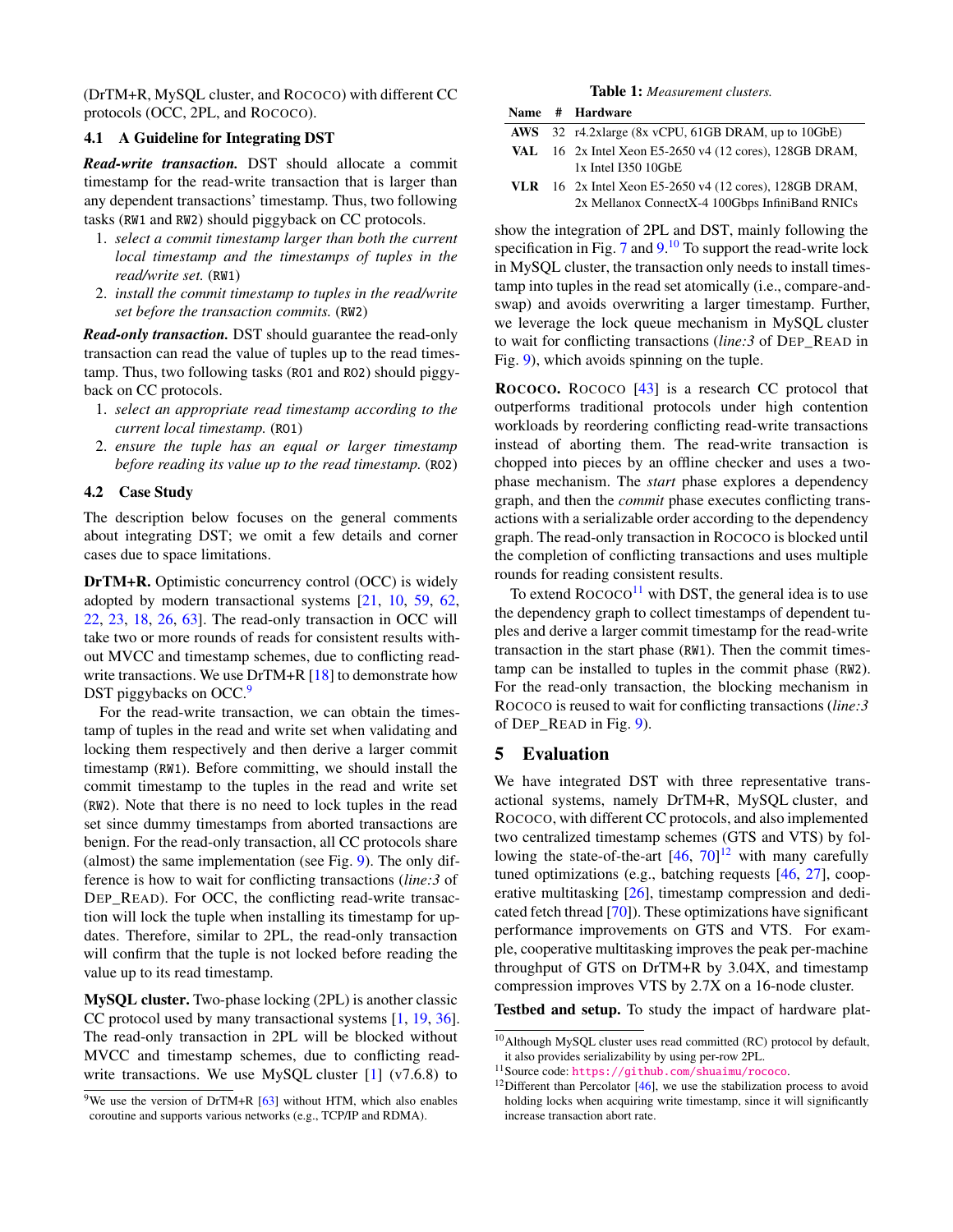<span id="page-9-1"></span>

<span id="page-9-2"></span>Fig. 11: *Performance of (a)* TPC-E *and (b)* TPC-C *on VAL.*

forms on DST, we use three clusters with different networks and CPU processing power (Table [1\)](#page-8-2). Without explicit mention, one machine in each cluster is dedicated to the timestamp oracle, even only GTS and VTS need. Other machines serve as both database nodes and clients. We use these machines in a *symmetric* setting [\[23\]](#page-13-10), namely each machine both executes transactions and store database data.

Benchmarks and performance overview. As the performance benefit of using MVCC and snapshot reads is sensitive to characteristics of read-only transactions in OLTP workloads, we chose three different benchmarks, namely TPC-E, TPC-C, and SmallBank, to show the benefits of DST comprehensively. TPC-E [\[57\]](#page-15-0) presents the workload of a brokerage firm with a high proportion of read-only transactions (79% of the standard mix) and complicated operations (massive range queries and distributed accesses). DST is expected to improve the performance much compared to the vanilla CC protocols for this target workload, with *a relaxed consistency level from strict serializability to serializability*. TPC-C [\[56\]](#page-15-8) simulates a warehouse-centric order processing application with a few read-only transactions (8% of the standard mix). DST is expected to show gradual improvement with the increase of execution time in read-only transactions (not affect proportion). We increase the number of districts (one district by default) accessed by the read-only stock-level transactions (4%). SmallBank [\[54\]](#page-15-9) models a simple banking application where transactions perform very simple read and write operations (less than four) on user accounts. DST is expected not to incur perceptible overhead and show order-of-magnitude speedup compared to centralized timestamp schemes (GTS and VTS). In all benchmarks, DST should achieve close to optimal performance using RC (5%) but without compromising correctness, which can be backed by the experimental results of DST on motivating microbenchmarks (see Fig. [6\)](#page-4-1).

### 5.1 DrTM+R

We deploy one server at each machine and co-locate clients to saturate the performance of servers as prior work [\[58,](#page-15-13) [60,](#page-15-14) [23,](#page-13-10) [64,](#page-15-7) [26\]](#page-13-11). Due to space limitations, we do not report the experimental results on SmallBank, which are as expected.

**TPC-E.** Fig.  $10(a)$  $10(a)$  shows the results of TPC-E on AWS. TPC-E has a high proportion of read-only transactions, and most of them are distributed. Compared to using snapshot reads (GTS, VTS, and DST), the vanilla OCC protocol provides *strict serializability* and requires an additional round to validate tuples in the read set. Thus, many read-only transactions will abort under heavy workloads. As a reference, RC can outperform OCC by 1.79X (yet with incorrect results), since it simply skips the validation phase. DST achieves almost the same performance as RC, as it also avoids the validation phase and never aborts read-only transactions. Differently, DST ensures the read-only transaction can read a consistent yet fresh snapshot. Moreover, compared to GTS and VTS with the same consistency level (*serializability*), DST can outperform the throughput of them by 1.16X and 1.72X, respectively. Because DST omits the communication to the timestamp oracle and avoids large traffic size due to using a fully decentralized design and scalar timestamps (see [§2.3\)](#page-3-0).

We further evaluate TPC-E on VAL. As shown in Fig.  $11(a)$  $11(a)$ , DST can still achieve similar performance as RC and provides 1.13X and 1.29X speedup compared to GTS and VTS, respectively. VTS performs slightly better on VAL due to using a relatively smaller vector timestamp.

TPC-C. Fig. [10\(](#page-9-1)b) and Fig. [11\(](#page-9-2)b) show the peak throughput of TPC-C on AWS and VAL with the increase of districts accessed by the read-only stock-level transactions. Note that the default setting in TPC-C accesses one district (the first data point of every line). Besides, we retain all default settings, like the proportion of stock-level transactions (4%).

As shown in Fig. [10\(](#page-9-1)b), when accessing one district, DST has a very close performance compared to RC. These results indicate that DST has little overhead to read-write transactions. In comparison to DST, GTS and VTS are 6.29X and 2.93X slower than RC, due to the significant cost for maintaining centralized and/or vectorized timestamps (see [§2.3\)](#page-3-0).

OCC performs well on the original TPC-C due to the limited read-only transactions in the standard-mix (8%). On the other hand, when increasing the execution time of read-only stock-level transactions (by accessing more districts), the performance difference between RC and OCC is more evident because OCC has more overheads for validating the read-set of the stock-level. DST still performs close to RC and is 4.94X faster than vanilla OCC (accessing 20 districts) with a relaxed consistency level. Finally, DST still outperforms VTS and GTS by 2.29X and 3.56X when accessing 20 districts, respectively.

<span id="page-9-0"></span>In Fig.  $11(b)$  $11(b)$ , the performance of DST is also very close to RC for TPC-C on VAL. On the other hand, the overhead of GTS and VTS still incurs up to 2.57X (from 1.95X) and 1.73X (from 1.47X) slowdown, compared with DST. Differ-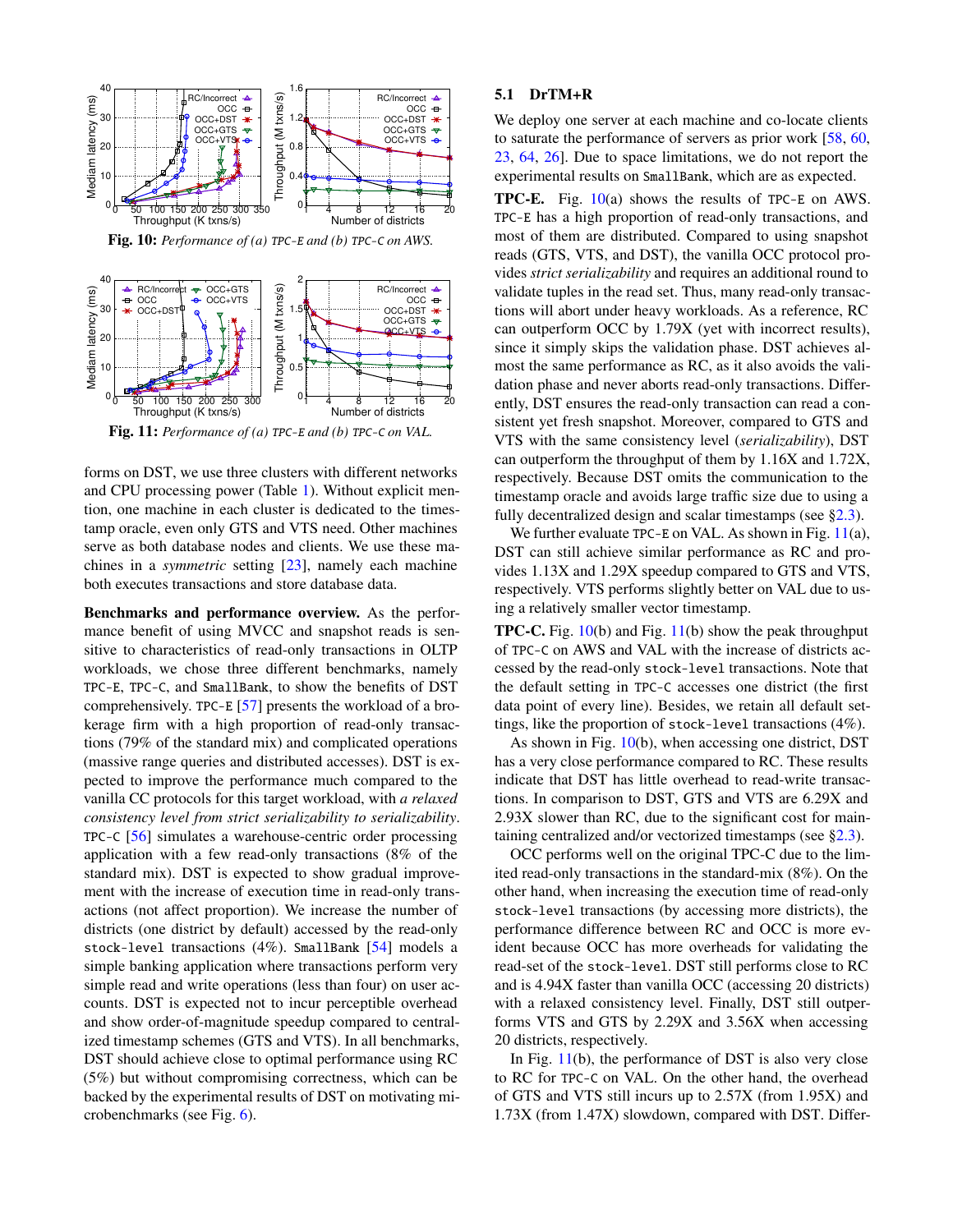<span id="page-10-0"></span>

ent than AWS, the lower latency of network round-trip on VAL  $(90\mu s)$  is beneficial for centralized timestamp schemes, but the effect is quite limited.

Using fast network (i.e., RDMA). Readers might be interested in how the performance of networks impacts the performance of timestamp schemes, especially using RDMA. DrTM+R naturally supports RDMA, and we adopt FaSST-RPC [\[26\]](#page-13-11) to implement the timestamp oracle for GTS and VTS. By using 100Gbps RDMA, the CPU may become the bottleneck in the timestamp oracle for GTS, about 3.0 M ops/s (see [§2.3\)](#page-3-0). For VTS, the timestamp oracle will not limit the performance of TPC-E and TPC-C with only 16 machines, while the increase of transaction abort rate (due to optimizations [\[70\]](#page-15-2)) and large traffic size still incur non-trivial costs, compared to the decentralized scalar timestamp (like DST).

As shown in Fig. [12,](#page-10-0) the fast network (RDMA) in VLR has a significant positive impact on all of the settings, as expected. For TPC-E, DST still outperforms GTS and VTS by 1.07X, and 1.32X, respectively. RDMA reduces the overhead of centralized timestamp allocation for GTS, while the impact of traffic size in VTS remains. For TPC-C, DST is still 4.49X (from 1.19X) and 1.76X (from 1.15X) faster than GTS and VTS.

### 5.2 MySQL cluster

We evaluate MySQL cluster with DST by using TPC-C and SmallBank on VAL. We increase the number of clients until the throughput is saturated. As shown in Fig. [13,](#page-10-1) with DST, MySQL cluster achieves up to 1.91X (from 1.09X) and 1.28X (from 1.07X) higher throughput for TPC-C and SmallBank, respectively. The main reason is due to enabling snapshot reads to avoid blocking for the read-only transactions. It also mitigates the contention in the read-write transactions. DST is more effective in TPC-C since it is more sensitive to blocking time from conflicting transactions due to relatively longer execution time compared to SmallBank. On the other hand, DST can provide comparable performance to RC but still guarantee serializability for correctness.

### 5.3 ROCOCO

We follow the methodology (benchmarks and settings) in prior work  $[43, 39]$  $[43, 39]$  to evaluate ROCOCO on VAL.<sup>13</sup> Fig. [14](#page-10-2) shows the performance of ROCOCO by increasing the num-

<span id="page-10-1"></span>

<span id="page-10-2"></span>Fig. 13: *Performance of (a)* TPC-C *and (b)* SmallBank *for MySQL cluster with different CC protocols on VAL.*



Fig. 14: *(a) Throughput of* new-order *transactions and (b) median latency of* stock-level *transactions in* TPC-C *mixed workload.*

ber of concurrent requests per server. In Fig. [14\(](#page-10-2)a), using DST on ROCOCO can improve the throughput of new-order transactions by 2.09X with 100 concurrent requests per server, due to reducing transaction aborts and skipping the validation process in read-only transactions. For example, less than 4% of stock-level transactions can be committed when there are more than 50 concurrent requests per server. Thus, the server CPU is wasted on retrying and validating read-only transactions. Further, as shown in Fig. [14\(](#page-10-2)b), ROCOCO+DST has a much lower median latency of (readonly) stock-level transactions, thanks to reading a consistent snapshot by one round of execution without validation.

### <span id="page-10-3"></span>5.4 A Study of DST Cost

To study the overhead from blocking and additional timestamp updates in DST, we use two workloads that share most characteristics with TPC-C. We tuned the workload behavior to better reflect these overheads.

Blocking overhead. One read-only transaction accesses 10 tuples, while another write-only transaction continuously updates these tuples with locking. This is considered as the worst-case scenario for DST, since the read tuples are locked most of the time. Fig.  $15(a)$  $15(a)$  shows the impact on the median latency of read-only transactions when varying the staleness of read timestamps. When using the current time (staleness=0ms) as the read timestamp, 10% of the reads are blocked by concurrent writes, which incur 83% overhead of the median latency (1.72ms vs. 0.96ms). With the increase of staleness (smaller timestamp), fewer reads are blocked since the tuples have been updated with larger commit timestamps. The blocking overhead becomes trivial when staleness exceeds 100ms. Note that this is an extreme case for blocking: reads always touch the locked tuples. In reality, we only observe about 160 and 200 blocks per second at each machine

<sup>&</sup>lt;sup>13</sup>We try our best to compare with ROCOCO-SNOW [\[39\]](#page-14-0), which also optimizes the read-only transaction of ROCOCO. Unfortunately, it failed to run on our testbed.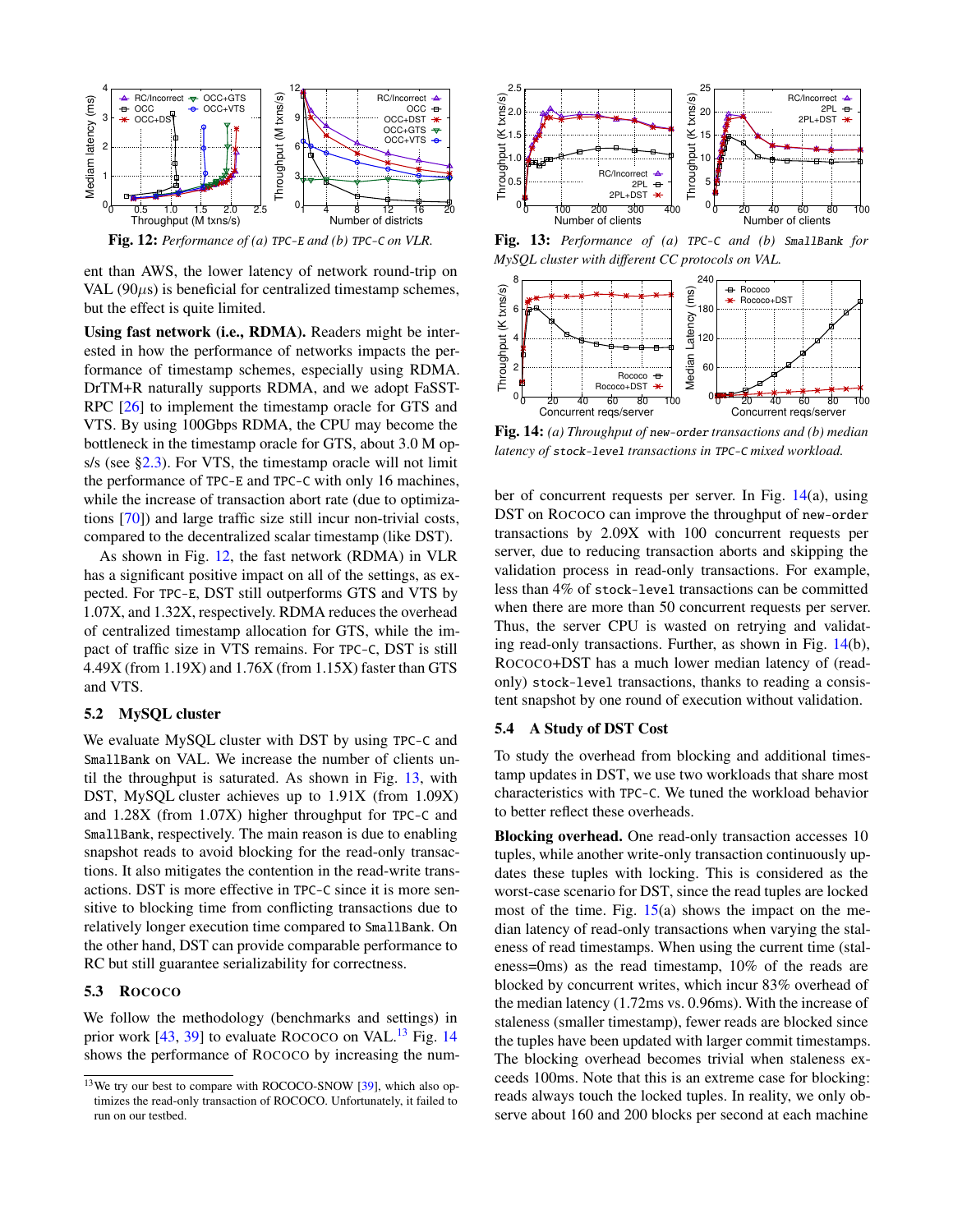<span id="page-11-0"></span>

Fig. 15: *(a) The impact of latency for read-only transactions by using stale timestamp. (b) The overhead of DST with the ratio increase of read-only accesses in read-write transactions.*

under peak throughput for TPC-E and TPC-C, respectively.

**Timestamp update overhead.** Fig.  $15(b)$  $15(b)$  presents the overhead of DST to read-write transactions. Each transaction accesses 10 tuples, while some tuples are made read-only. We can see that when all tuples are updated, there is no overhead for DST, since the timestamp update will piggyback on the unlock operation. With the increase of read(-only) ratio, DST adds up to 25% overhead to the overall performance. Because DST will update the timestamp of tuples even just reading them, which requires additional synchronizations using atomic operations. Fortunately, most of the read and write sets are overlapping in OLTP workloads.

# 6 Discussion

*Performance overhead.* Compared to traditional centralized timestamp schemes, DST needs to update the timestamps of tuples in the read set for read-write transactions, which may incur additional costs. However, these operations can easily piggyback on original operations in CC protocols (see Fig. [7\)](#page-5-1), like the locking and the validating in 2PL and OCC, respectively. Moreover, the read-only transaction may also update the timestamps of tuples, while it only happens as the read timestamp is larger (DEP\_READ in Fig. [9\)](#page-6-2). Thus, using a hybrid timestamp can effectively mitigate it. To study the potential performance overhead for DST, we designed two microbenchmarks to model the worst-case scenarios (see [§5.4\)](#page-10-3), and the experimental results show limited cost.

*Range scans and phantom reads.* DST relies on the CC protocol to detect conflicts, including range scans and phantom reads, and also needs to assign timestamps to certain "guard" (e.g., index structures) [\[32,](#page-13-15) [48\]](#page-14-7). For example, the next-key locking mechanism [\[42\]](#page-14-8) is widely used by 2PL to support range scans. The CC protocol acquires such locks, and DST assigns timestamps to them. For OCC, DST assigns timestamps to the internal nodes in the index structure as the versions during the validation phase.

*The SNOW theorem.* The SNOW Theorem [\[39\]](#page-14-0) describes the fact that strict serializability (S), non-blocking read-only transactions (N), one-response from each tuple (O), and compatible with conflicting write transactions (W) cannot be satisfied at the same time. Yet, SNOW-optimal and latencyoptimal read-only transactions can achieve three of the above properties (i.e., N+O+W) without strict serializability (S). DST

also relaxes S to serializability for read-only transactions, and satisfies O and W apparently. DST can simply satisfy N by letting reads return a relatively stale data. However, it may be not reasonable; thus, DST chooses to provide bounded staleness with much fewer blocking operations (see [§5.4\)](#page-10-3).

*Session strict serializability.* DST only ensures *serializability* to read-only transactions rather than *strict serializability*, while it is equal to or better than most snapshot-based systems [\[39,](#page-14-0) [19,](#page-13-14) [6,](#page-12-8) [1\]](#page-12-4). Further, DST can provide session guarantees  $[53, 8]$  $[53, 8]$  $[53, 8]$  (i.e., read-my-write  $[52]$  and read-after-write  $[40]$ consistency), such that read-only transactions can always observe the latest updates of read-write transactions within the same session (e.g., issued from the same client or handled by the same server). DST returns the commit timestamp to the session manager (e.g., client or server) after the transaction commits. The session manager will always use the largest observed commit timestamp as the read timestamp for successive read-only transactions.

# 7 Related Work

*Using timestamp for snapshot reads.* A centralized timestamp is the most straightforward way to support MVCC for snapshot reads, which is widely adopted by centralized systems [\[21,](#page-13-3) [25,](#page-13-9) [31,](#page-13-8) [28,](#page-13-16) [44,](#page-14-12) [66,](#page-15-15) [33\]](#page-14-13). Many distributed systems also use timestamps to provide MVCC [\[46,](#page-14-2) [17,](#page-13-17) [51,](#page-14-14) [19,](#page-13-14) [6,](#page-12-8) [14,](#page-13-4) [70\]](#page-15-2), while most of them only support weaker isolation guarantees (e.g., Snapshot Isolation) [\[46,](#page-14-2) [6,](#page-12-8) [14,](#page-13-4) [70\]](#page-15-2). For example, Percolator [\[46\]](#page-14-2) uses a global timestamp oracle, and NAM-DB [\[70\]](#page-15-2) uses vectorized centralized timestamps. Spanner [\[19\]](#page-13-14) is based on a combination of 2PL and MVCC developed in previous decades [\[45\]](#page-14-5). Spanner relies on TrueTime API to provide scalable timestamps for strict serializable read-only transactions and snapshot reads, which requires specific hardware (GPS and atomic clocks) to ensure clocks with bounded uncertainty. Further, the read-write transactions still require blocking to ensure the match of timestamp and transaction ordering. DST chooses to support serializable read-only transactions with bounded staleness. It requires no external timestamp service and does not block read-write transactions. RAMP [\[9\]](#page-12-9) introduces Read Atomic isolation and uses timestamps to identify and retry inconsistent reads. TxCache [\[47\]](#page-14-15) provides a distributed transactional cache that always returns a consistent snapshot by lazily selecting the timestamps for transactions. Causalspartan [\[49\]](#page-14-16) also uses Hybrid Logical Clocks to optimize timestamps in causal consistency systems.

DST naturally piggybacks timestamp allocation to existing CC protocols, which avoids additional communications for maintaining timestamps. Further, DST can work with a border range of CC protocols and is orthogonal to prior optimizations on CC protocols [\[37,](#page-14-4) [43\]](#page-14-3).

*Using timestamp for concurrency control.* Many systems directly leverage a timestamp-based mechanism to commit transactions orderly [\[12,](#page-13-18) [5,](#page-12-10) [20,](#page-13-19) [34,](#page-14-17) [35,](#page-14-18) [71,](#page-15-16) [8\]](#page-12-5). CLOCC [\[5\]](#page-12-10) combines optimistic timestamp ordering with loosely syn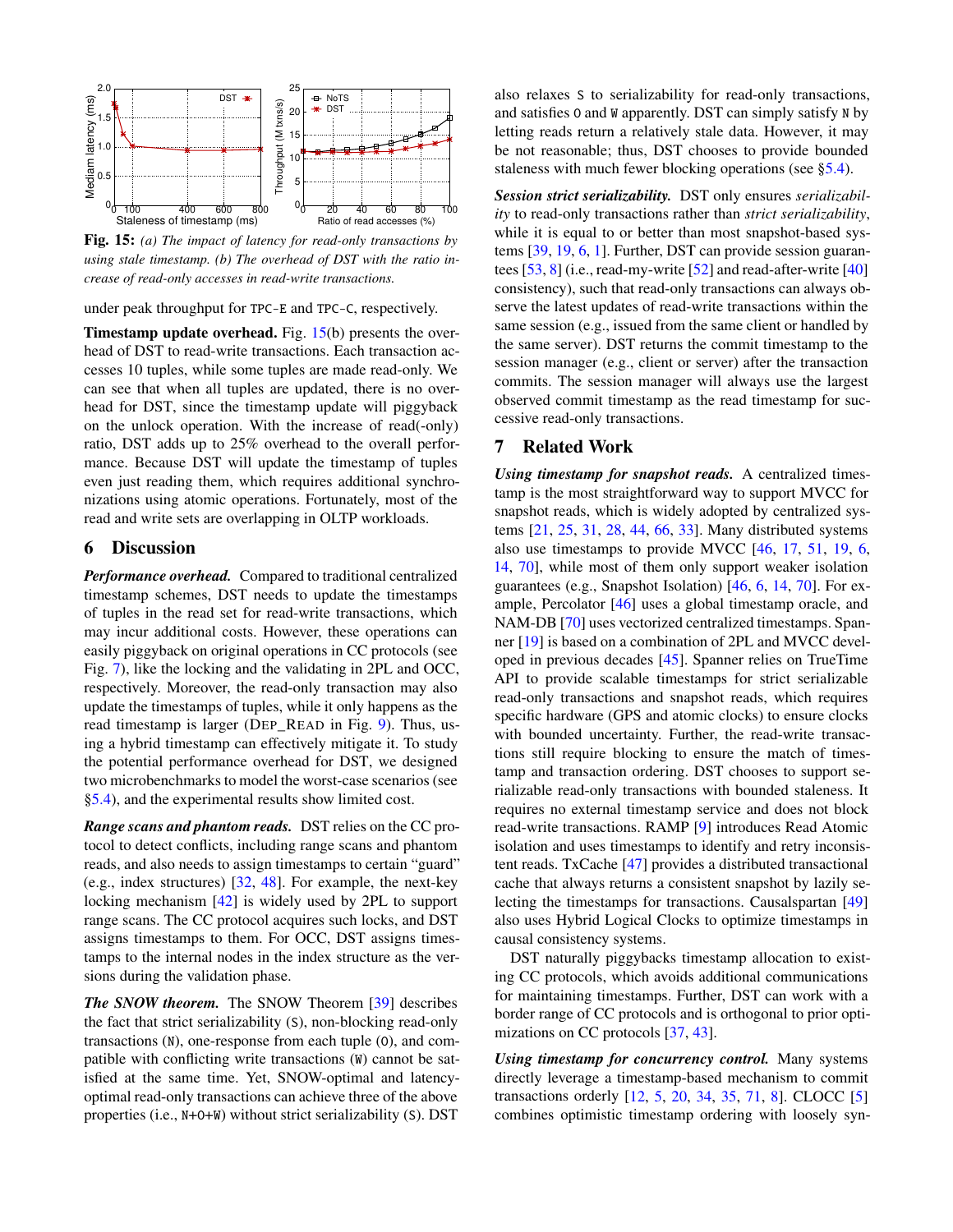chronized clocks, which avoids a centralized counter for checking serializability in the original OCC protocol [\[29\]](#page-13-1). Granola [\[20\]](#page-13-19) uses the timestamp based on a distributed voting mechanism to order independent transactions deterministically and treats distributed transactions in locking mode. TAPIR [\[71\]](#page-15-16) uses loosely synchronized clocks at the clients in OCC's validation for read-write transactions. The clock drift in these systems will increase false aborts and impact the execution of read-write transactions. On the contrary, the clock drift in DST only affects the freshness of snapshot reads.

Several variant timestamp schemes have been proposed to *mitigate the cost from frequent aborts due to the violation between timestamp and transaction ordering*. Lomet et al. [\[38\]](#page-14-19) introduce timestamp ranges to reduce transaction conflicts, while the timestamp management is centralized. MaaT [\[41\]](#page-14-20) uses dynamic timestamp ranges to avoid distributed locking for the atomic commitment in OCC. Further, some prior systems also use decentralized timestamp schemes, but most of them focus on *optimizing one particular CC protocol*. Tic-Toc [\[68\]](#page-15-3) introduces a data-driven timestamp scheme for multicore platforms, which allows each read-write transaction to compute a valid commit timestamp from tuples before it commits. However, the read-only transaction still needs additional validations and incurs more aborts due to conflicts. Clock-SI [\[24\]](#page-13-20) also uses loosely synchronized clocks to create consistent snapshots with fewer network round trips, while snapshot reads must be delayed due to concurrent transactions and clock drift. Sundial [\[69\]](#page-15-17) uses logical timestamps as leases to reduce aborts in distributed read-write transactions. Pelieus [\[52\]](#page-14-10) derives a commit timestamp for the read-write transaction from all involved servers (not tuples), which is used in the validation phase with different rules to support different concurrency levels (e.g., SI and Serializability).

Differently, DST is a decentralized timestamp scheme for various CC protocols and can piggyback on them efficiently. Thus, DST will not interfere with the execution of read-write transactions and has no need of extra validations and aborts.

# 8 Conclusion

This paper presents DST, a decentralized scalar timestamp that can unify timestamp management with existing CC protocols. We have integrated DST with two classic protocols, namely 2PL and OCC, and a recent research proposal, ROCOCO. Our evaluation with three transactional systems and three benchmarks confirmed the benefit of DST.

# 9 Acknowledgment

We sincerely thank our shepherd Irene Zhang and the anonymous reviewers for their insightful comments and feedback. We also thank Hong Yang for porting DST to ROCOCO. This work was supported in part by the Key-Area Research and Development Program of Guangdong Province (No. 2020B010164003), the National Natural Science Foundation of China (No. 61772335, 61925206, 61902242), the High-Tech Support Program from Shanghai Committee of Science and Technology (No. 19511121100, 20ZR1428100), and research grants from Ant Group through Ant Research Program and Alibaba Group through Alibaba Innovative Research (AIR) Program. Corresponding author: Rong Chen (<rongchen@sjtu.edu.cn>).

# <span id="page-12-4"></span>References

- <span id="page-12-3"></span>[1] MySQL Cluster. [http://www.mysql.com/](http://www.mysql.com/products/cluster) [products/cluster](http://www.mysql.com/products/cluster).
- <span id="page-12-1"></span>[2] MySQL/InnoDB. <http://www.mysql.com>.
- <span id="page-12-2"></span>[3] PostgreSQL. <http://www.postgresql.org>.
- [4] Oracle Database Concepts: Data Concurrency and Consistency. [https://docs.oracle.com/cd/](https://docs.oracle.com/cd/B28359_01/server.111/b28318/consist.htm) [B28359\\_01/server.111/b28318/consist.htm](https://docs.oracle.com/cd/B28359_01/server.111/b28318/consist.htm), Januery 2017.
- <span id="page-12-10"></span>[5] A. Adya, R. Gruber, B. Liskov, and U. Maheshwari. Efficient optimistic concurrency control using loosely synchronized clocks. In *Proceedings of the 1995 ACM SIGMOD International Conference on Management of Data*, SIGMOD '95, pages 23–34, New York, NY, USA, 1995. ACM.
- <span id="page-12-8"></span>[6] M. K. Aguilera, J. B. Leners, R. Kotla, and M. Walfish. Yesquel: scalable sql storage for web applications. In *SOSP*. ACM, 2015.
- <span id="page-12-0"></span>[7] P. Ajoux, N. Bronson, S. Kumar, W. Lloyd, and K. Veeraraghavan. Challenges to adopting stronger consistency at scale. In *15th Workshop on Hot Topics in Operating Systems (HotOS XV)*, 2015.
- <span id="page-12-5"></span>[8] D. D. Akkoorath, A. Z. Tomsic, M. Bravo, Z. Li, T. Crain, A. Bieniusa, N. Preguiça, and M. Shapiro. Cure: Strong semantics meets high availability and low latency. In *2016 IEEE 36th International Conference on Distributed Computing Systems (ICDCS)*, pages 405–414. IEEE, 2016.
- <span id="page-12-9"></span>[9] P. Bailis, A. Fekete, A. Ghodsi, J. M. Hellerstein, and I. Stoica. Scalable atomic visibility with ramp transactions. *ACM Transactions on Database Systems (TODS)*, 41(3):15, 2016.
- <span id="page-12-7"></span>[10] J. Baker, C. Bond, J. C. Corbett, J. Furman, A. Khorlin, J. Larson, J.-M. Leon, Y. Li, A. Lloyd, and V. Yushprakh. Megastore: Providing scalable, highly available storage for interactive services. In *Proceedings of the 5th biennial Conference on Innovative Data Systems Research*, CIDR'11, pages 223–234, 2011.
- <span id="page-12-6"></span>[11] M. Balakrishnan, D. Malkhi, T. Wobber, M. Wu, V. Prabhakaran, M. Wei, J. D. Davis, S. Rao, T. Zou, and A. Zuck. Tango: Distributed data structures over a shared log. In *Proceedings of the Twenty-Fourth ACM Symposium on Operating Systems Principles*, pages 325–340. ACM, 2013.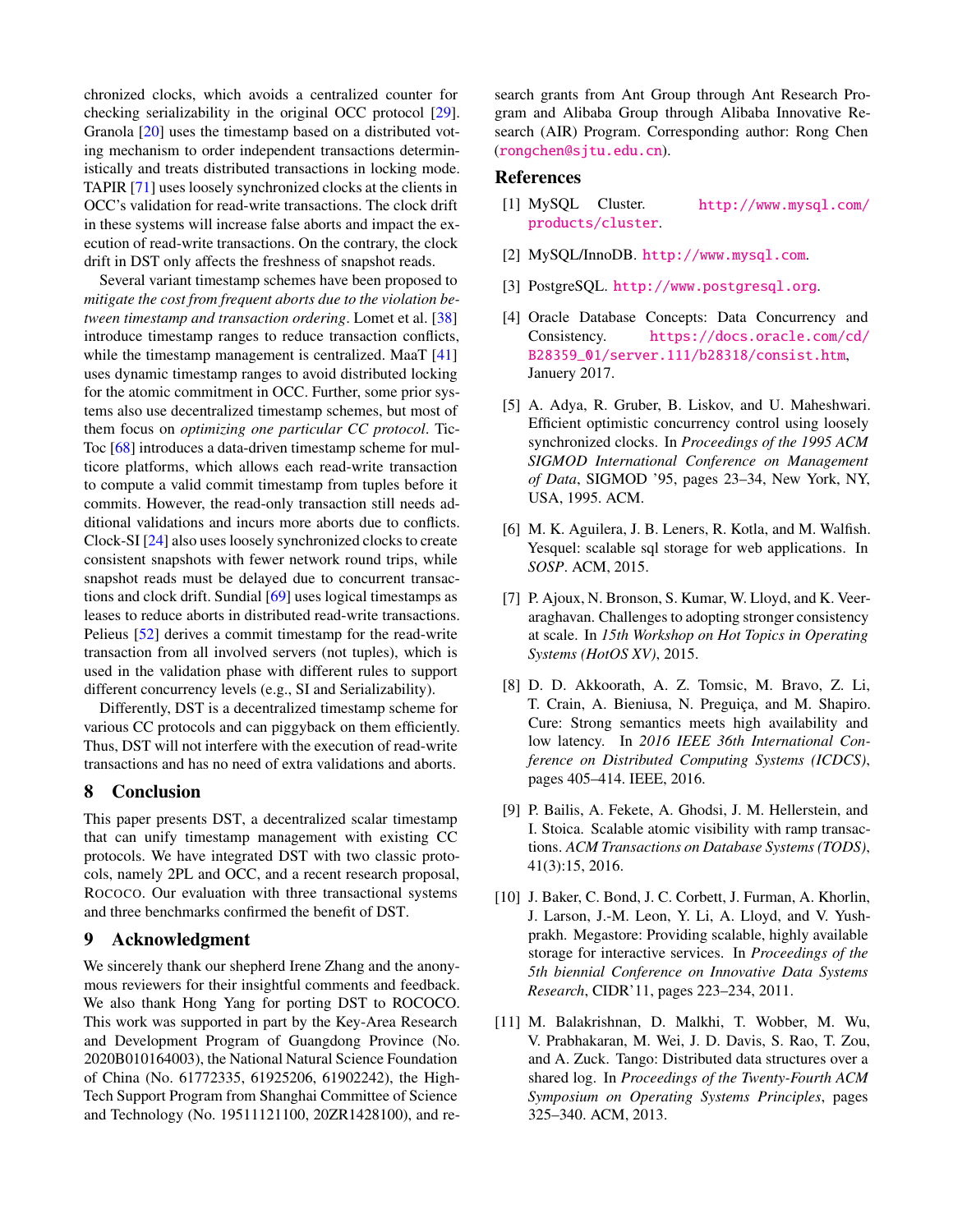- <span id="page-13-18"></span>[12] P. A. Bernstein and N. Goodman. Timestampbased algorithms for concurrency control in distributed database systems. In *Proceedings of the sixth international conference on Very Large Data Bases-Volume 6*, pages 285–300. VLDB Endowment, 1980.
- <span id="page-13-2"></span>[13] P. A. Bernstein and N. Goodman. Multiversion concurrency control theory and algorithms. *ACM Trans. Database Syst.*, 8(4):465–483, Dec. 1983.
- <span id="page-13-4"></span>[14] C. Binnig, A. Crotty, A. Galakatos, T. Kraska, and E. Zamanian. The end of slow networks: It's time for a redesign. *Proceedings of the VLDB Endowment*, 9(7):528–539, 2016.
- <span id="page-13-7"></span>[15] C. Binnig, S. Hildenbrand, F. Färber, D. Kossmann, J. Lee, and N. May. Distributed snapshot isolation: global transactions pay globally, local transactions pay locally. *The VLDB Journal*, 23(6):987–1011, 2014.
- <span id="page-13-0"></span>[16] N. Bronson, Z. Amsden, G. Cabrera, P. Chakka, P. Dimov, H. Ding, J. Ferris, A. Giardullo, S. Kulkarni, H. C. Li, et al. Tao: Facebook's distributed data store for the social graph. In *USENIX Annual Technical Conference*, pages 49–60, 2013.
- <span id="page-13-17"></span>[17] M. J. Cahill, U. Röhm, and A. D. Fekete. Serializable isolation for snapshot databases. *ACM Trans. Database Syst.*, 34(4):20:1–20:42, Dec. 2009.
- <span id="page-13-5"></span>[18] Y. Chen, X. Wei, J. Shi, R. Chen, and H. Chen. Fast and general distributed transactions using rdma and htm. In *Proceedings of the Eleventh European Conference on Computer Systems*, page 26. ACM, 2016.
- <span id="page-13-14"></span>[19] J. C. Corbett, J. Dean, M. Epstein, A. Fikes, C. Frost, J. J. Furman, S. Ghemawat, A. Gubarev, C. Heiser, P. Hochschild, et al. Spanner: Google's globally distributed database. *ACM Transactions on Computer Systems (TOCS)*, 31(3):8, 2013.
- <span id="page-13-19"></span>[20] J. Cowling and B. Liskov. Granola: Low-overhead distributed transaction coordination. In *Presented as part of the 2012 USENIX Annual Technical Conference (USENIX ATC 12)*, pages 223–235, Boston, MA, 2012. USENIX.
- <span id="page-13-3"></span>[21] C. Diaconu, C. Freedman, E. Ismert, P.-A. Larson, P. Mittal, R. Stonecipher, N. Verma, and M. Zwilling. Hekaton: Sql server's memory-optimized oltp engine. In *Proceedings of the 2013 ACM SIGMOD International Conference on Management of Data*, pages 1243–1254. ACM, 2013.
- <span id="page-13-13"></span>[22] B. Ding, L. Kot, A. Demers, and J. Gehrke. Centiman: Elastic, high performance optimistic concurrency control by watermarking. In *Proceedings of the Sixth ACM Symposium on Cloud Computing*, SoCC '15, pages 262–275, New York, NY, USA, 2015. ACM.
- <span id="page-13-10"></span>[23] A. Dragojević, D. Narayanan, E. B. Nightingale, M. Renzelmann, A. Shamis, A. Badam, and M. Castro. No compromises: Distributed transactions with consistency, availability, and performance. In *Proceedings of the 25th Symposium on Operating Systems Principles*, SOSP'15, pages 54–70, New York, NY, USA, 2015. ACM.
- <span id="page-13-20"></span>[24] J. Du, S. Elnikety, and W. Zwaenepoel. Clock-si: Snapshot isolation for partitioned data stores using loosely synchronized clocks. In *IEEE 32nd International Symposium on Reliable Distributed Systems (SRDS)*, pages 173–184, 2013.
- <span id="page-13-9"></span>[25] J. M. Faleiro and D. J. Abadi. Rethinking serializable multiversion concurrency control. *Proceedings of the VLDB Endowment*, 8(11):1190–1201, 2015.
- <span id="page-13-11"></span>[26] A. Kalia, M. Kaminsky, and D. G. Andersen. Fasst: fast, scalable and simple distributed transactions with two-sided (rdma) datagram rpcs. In *12th USENIX Symposium on Operating Systems Design and Implementation (OSDI 16)*, pages 185–201. USENIX Association, 2016.
- <span id="page-13-6"></span>[27] A. K. M. Kaminsky and D. G. Andersen. Design guidelines for high performance rdma systems. In *2016 USENIX Annual Technical Conference*, page 437, 2016.
- <span id="page-13-16"></span>[28] K. Kim, T. Wang, R. Johnson, and I. Pandis. Ermia: Fast memory-optimized database system for heterogeneous workloads. In *Proceedings of the 2016 International Conference on Management of Data*, pages 1675–1687. ACM, 2016.
- <span id="page-13-1"></span>[29] H. T. Kung and J. T. Robinson. On optimistic methods for concurrency control. *ACM Trans. Database Syst.*, 6(2):213–226, June 1981.
- <span id="page-13-12"></span>[30] L. Lamport, D. Malkhi, and L. Zhou. Vertical paxos and primary-backup replication. In *Proceedings of the 28th ACM Symposium on Principles of Distributed Computing*, PODC'09, pages 312–313, New York, NY, USA, 2009. ACM.
- <span id="page-13-8"></span>[31] P.-Å. Larson, S. Blanas, C. Diaconu, C. Freedman, J. M. Patel, and M. Zwilling. High-performance concurrency control mechanisms for main-memory databases. *Proceedings of the VLDB Endowment*, 5(4):298–309, 2011.
- <span id="page-13-15"></span>[32] P.-A. Larson, S. Blanas, C. Diaconu, C. Freedman, J. M. Patel, and M. Zwilling. High-performance concurrency control mechanisms for main-memory databases. *Proc. VLDB Endow.*, 5(4):298–309, Dec. 2011.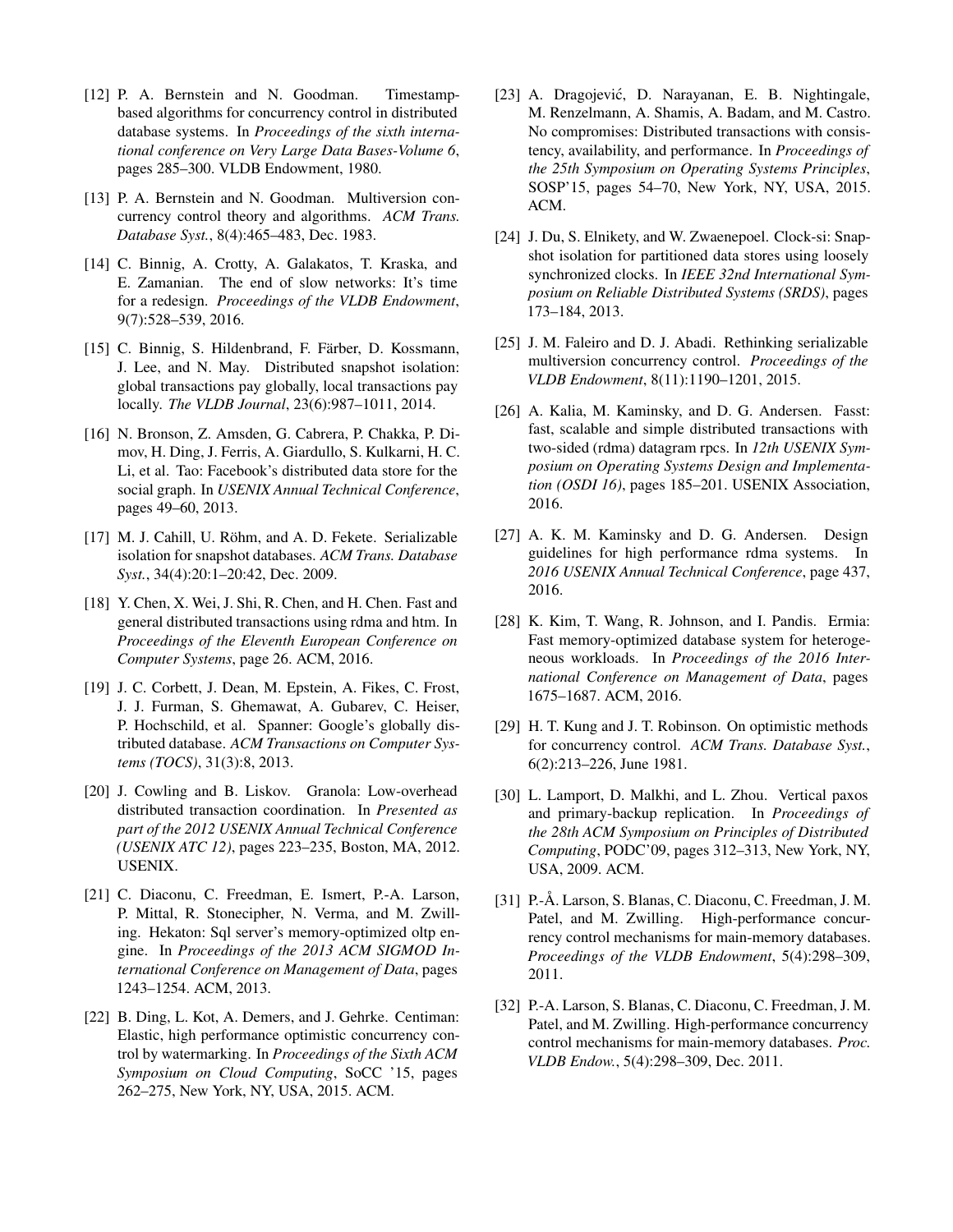- <span id="page-14-13"></span>[33] V. Leis, A. Kemper, and T. Neumann. Exploiting hardware transactional memory in main-memory databases. In *IEEE 30th International Conference on Data Engineering*, ICDE'14, pages 580–591. IEEE, 2014.
- <span id="page-14-17"></span>[34] J. Levandoski, D. Lomet, S. Sengupta, R. Stutsman, and R. Wang. High performance transactions in deuteronomy. 2015.
- <span id="page-14-18"></span>[35] J. Levandoski, D. Lomet, S. Sengupta, R. Stutsman, and R. Wang. Multi-version range concurrency control in deuteronomy. *Proceedings of the VLDB Endowment*, 8(13):2146–2157, 2015.
- <span id="page-14-6"></span>[36] J. Li, E. Michael, and D. R. K. Ports. Eris: Coordination-free consistent transactions using innetwork concurrency control. In *Proceedings of the 26th Symposium on Operating Systems Principles*, SOSP '17, pages 104–120, New York, NY, USA, 2017. ACM.
- <span id="page-14-4"></span>[37] H. Lim, M. Kaminsky, and D. G. Andersen. Cicada: Dependably fast multi-core in-memory transactions. In *Proceedings of the 2017 ACM International Conference on Management of Data*, pages 21–35. ACM, 2017.
- <span id="page-14-19"></span>[38] D. Lomet, A. Fekete, R. Wang, and P. Ward. Multiversion concurrency via timestamp range conflict management. In *IEEE 28th International Conference on Data Engineering*, ICDE, pages 714–725, 2012.
- <span id="page-14-0"></span>[39] H. Lu, C. Hodsdon, K. Ngo, S. Mu, and W. Lloyd. The snow theorem and latency-optimal read-only transactions. In *Proceedings of 12th USENIX Symposium on Operating Systems Design and Implementation*, OSDI'16, page 135, 2016.
- <span id="page-14-11"></span>[40] H. Lu, K. Veeraraghavan, P. Ajoux, J. Hunt, Y. J. Song, W. Tobagus, S. Kumar, and W. Lloyd. Existential consistency: Measuring and understanding consistency at facebook. In *Proceedings of the 25th Symposium on Operating Systems Principles*, SOSP '15, pages 295– 310, New York, NY, USA, 2015. ACM.
- <span id="page-14-20"></span>[41] H. A. Mahmoud, V. Arora, F. Nawab, D. Agrawal, and A. El Abbadi. Maat: Effective and scalable coordination of distributed transactions in the cloud. *Proc. VLDB Endow.*, 7(5):329–340, Jan. 2014.
- <span id="page-14-8"></span>[42] C. Mohan. Aries/kvl: A key-value locking method for concurrency control of multiaction transactions operating on b-tree indexes. In *Proceedings of the Sixteenth International Conference on Very Large Databases*, pages 392–405, San Francisco, CA, USA, 1990. Morgan Kaufmann Publishers Inc.
- <span id="page-14-3"></span>[43] S. Mu, Y. Cui, Y. Zhang, W. Lloyd, and J. Li. Extracting more concurrency from distributed transactions. In *Proceedings of the 11th USENIX Conference on Operating*

*Systems Design and Implementation*, OSDI'14, pages 479–494, Berkeley, CA, USA, 2014. USENIX Association.

- <span id="page-14-12"></span>[44] T. Neumann, T. Mühlbauer, and A. Kemper. Fast serializable multi-version concurrency control for mainmemory database systems. In *Proceedings of the 2015 ACM SIGMOD International Conference on Management of Data*, pages 677–689. ACM, 2015.
- <span id="page-14-5"></span>[45] A. Pavlo and M. Aslett. What's really new with newsql? *SIGMOD Rec.*, 45(2):45–55, Sept. 2016.
- <span id="page-14-2"></span>[46] D. Peng and F. Dabek. Large-scale incremental processing using distributed transactions and notifications. In *OSDI*, volume 10, pages 1–15, 2010.
- <span id="page-14-15"></span>[47] D. R. Ports, A. T. Clements, I. Zhang, S. Madden, and B. Liskov. Transactional consistency and automatic management in an application data cache. In *OSDI*, volume 10, pages 1–15, 2010.
- <span id="page-14-7"></span>[48] M. Reimer. Solving the phantom problem by predicative optimistic concurrency control. In *Proceedings of the 9th International Conference on Very Large Data Bases*, VLDB '83, pages 81–88, San Francisco, CA, USA, 1983. Morgan Kaufmann Publishers Inc.
- <span id="page-14-16"></span>[49] M. Roohitavaf, M. Demirbas, and S. Kulkarni. Causalspartan: Causal consistency for distributed data stores using hybrid logical clocks. In *2017 IEEE 36th Symposium on Reliable Distributed Systems (SRDS)*, pages 184–193. IEEE, 2017.
- <span id="page-14-1"></span>[50] V. Sikka, F. Färber, W. Lehner, S. K. Cha, T. Peh, and C. Bornhövd. Efficient transaction processing in sap hana database: the end of a column store myth. In *Proceedings of the 2012 ACM SIGMOD International Conference on Management of Data*, pages 731–742. ACM, 2012.
- <span id="page-14-14"></span>[51] Y. Sovran, R. Power, M. K. Aguilera, and J. Li. Transactional storage for geo-replicated systems. In *Proceedings of the Twenty-Third ACM Symposium on Operating Systems Principles*, pages 385–400. ACM, 2011.
- <span id="page-14-10"></span>[52] D. Terry, V. Prabhakaran, R. Kotla, M. Balakrishnan, and M. K. Aguilera. Transactions with consistency choices on geo-replicated cloud storage. 2013.
- <span id="page-14-9"></span>[53] D. B. Terry, A. J. Demers, K. Petersen, M. J. Spreitzer, M. M. Theimer, and B. B. Welch. Session guarantees for weakly consistent replicated data. In *Proceedings of the Third International Conference on on Parallel and Distributed Information Systems*, PDIS '94, pages 140– 150, Los Alamitos, CA, USA, 1994. IEEE Computer Society Press.